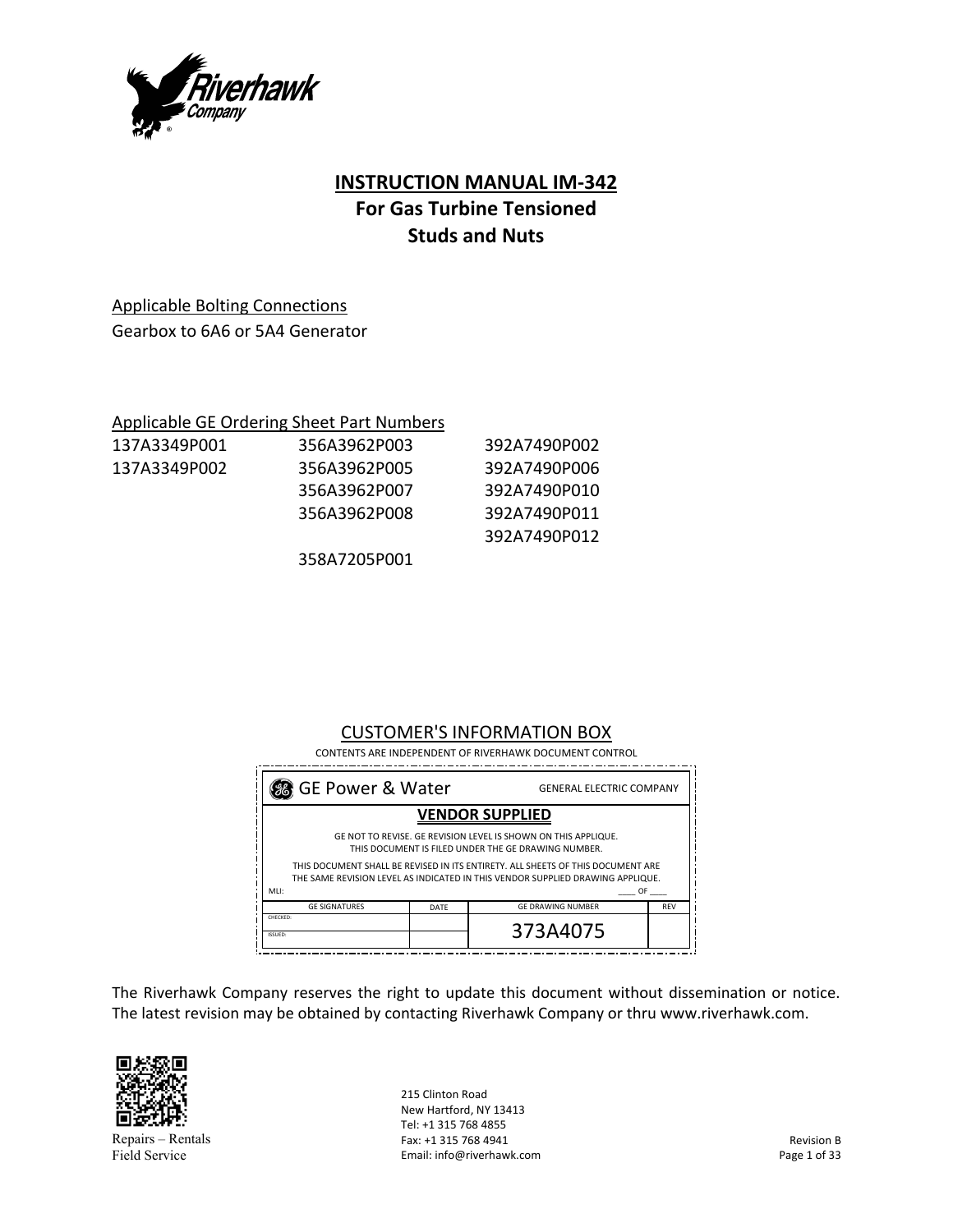# **Table of Contents**

| Section     | Description                                      | Page Number |
|-------------|--------------------------------------------------|-------------|
| 1.0         | <b>Cautions and Safety Warnings</b>              | 3           |
| 2.0         | Scope and GE Part Number Cross Reference         | 4           |
| 3.0         | <b>Quick Checklist</b>                           | 6           |
| 4.0         | <b>General Preparations</b>                      | 9           |
| 5.0         | <b>Hardware Set Preparations</b>                 | 12          |
| 6.0         | <b>Stud and Nut Assembly</b>                     | 15          |
| 7.0         | <b>Hydraulic Tensioner Equipment Assembly</b>    | 16          |
| 8.0         | Assembly of Tensioner on Stud                    | 18          |
| 9.0         | <b>Stud Tensioning</b>                           | 21          |
| 10.0        | <b>Thread Locking</b>                            | 23          |
| 11.0        | <b>Stud and Nut Removal</b>                      | 25          |
| 12.0        | <b>Storage Instructions</b>                      | 26          |
| 13.0        | <b>Frequently Asked Questions</b>                | 27          |
| 14.0        | <b>Revision History</b>                          | 30          |
| Appendix A1 | <b>EC Declaration of Conformity</b>              | 30          |
| Appendix A2 | <b>UKCA Declaration of Conformity</b>            | 31          |
| Appendix B1 | 20-Bolt Tensioning Pattern (LG-GEN) Record Sheet | 32          |
| Appendix B2 | 16-Bolt Tensioning Pattern (LG-GEN) Record Sheet | 33          |



| <b>CUSTOMER'S INFORMATION BOX</b>                      |            |  |
|--------------------------------------------------------|------------|--|
| CONTENTS ARE INDEPENDENT OF RIVERHAWK DOCUMENT CONTROL |            |  |
|                                                        |            |  |
| <b>GE DRAWING NUMBER</b>                               | <b>RFV</b> |  |
| 373A4075                                               |            |  |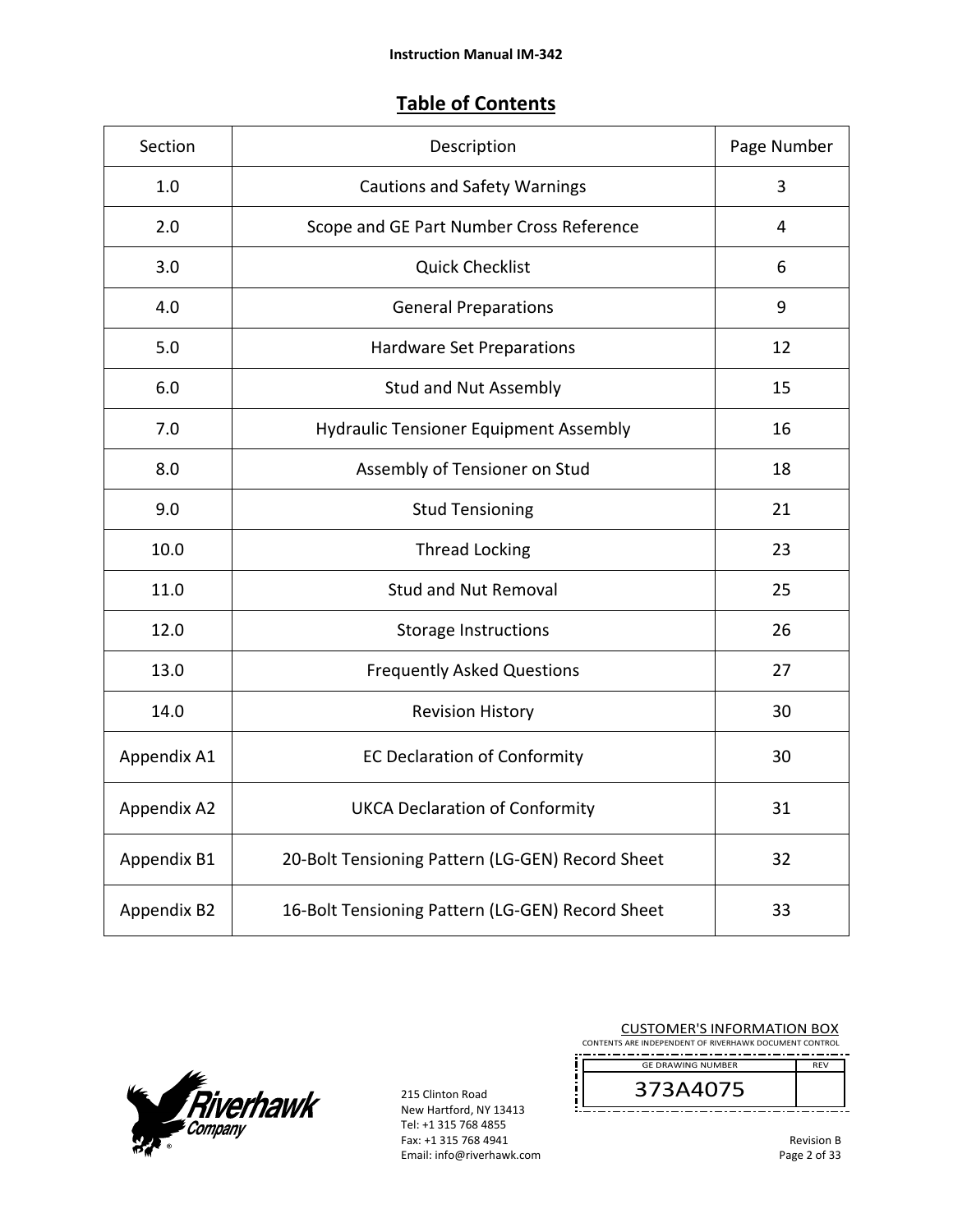## **1.0 Cautions and Safety Warnings**

### **WARNING**

**Improper tool use and the failure to follow the correct procedures are the primary root causes of tool failures and personal injuries. A lack of training or experience can lead to incorrect hardware installation or incorrect tool use. Only trained operators with careful, deliberate actions should use hydraulic tensioners. Contact Riverhawk Company with any training needs.** 

### **WARNING**

Risk of high pressure fluid injection. Riverhawk tools operate under high pressure. Thoroughly inspect all hoses and connections for damage or leaks prior to using this equipment.

### **CAUTION**

Personal injury and equipment damage can occur if the proper health and safety codes and procedures are not followed. Contact the site's health and safety office to determine all applicable safety rules and regulations.

### **WARNING**

The proper personal protective equipment must be worn at all times. Riverhawk recommends at a minimum, safety glasses, long sleeve shirt, hard hat, heavy work gloves, and steel toe shoes.

### **CAUTION**

It is especially important to check the condition of the conical thread used to tension the stud. Thread damage from previous abuse can lead to failure of the stud or tensioning equipment

### **CAUTION**

Riverhawk recommends that the tensioner should be returned to Riverhawk for periodic inspections. Replacement of obsolete tensioners is recommended. Functional upgrades are also recommended. The Riverhawk Service Returns Coordinator should be notified 3‐6 months prior to a planned outage to schedule an inspection service.

#### **WARNING**

A damaged burst disc must be replaced with a with a burst disc of the same design and pressure rating. Do not substitute a damaged burst disc with a different disc type, a different pressure rating, or a foreign object.

### **WARNING**

To avoid failure, ensure safety, and proper operation, the tensioner assembly must be installed on a stud in the flange before bleeding and pressurizing the tensioner. Do not use the tensioner at any pressure unless the tool is installed on a stud in a flange.



215 Clinton Road New Hartford, NY 13413 Tel: +1 315 768 4855 Fax: +1 315 768 4941 Email: info@riverhawk.com

| <b>CUSTOMER'S INFORMATION BOX</b><br>CONTENTS ARE INDEPENDENT OF RIVERHAWK DOCUMENT CONTROL |            |  |
|---------------------------------------------------------------------------------------------|------------|--|
| <b>GE DRAWING NUMBER</b>                                                                    | <b>RFV</b> |  |
| 373A4075                                                                                    |            |  |

Revision B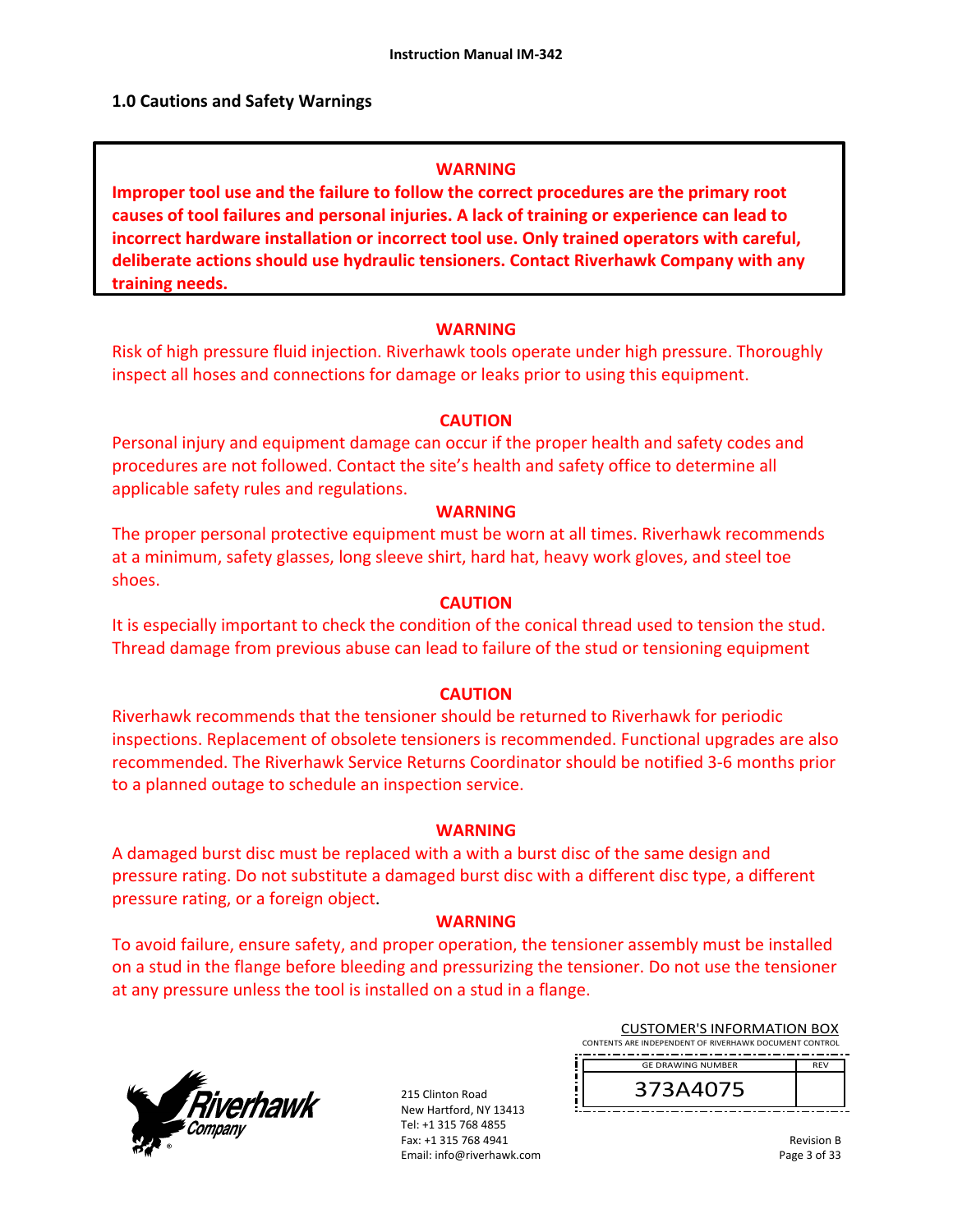## **CAUTION**

Do not over extend the tensioner. Over extension can cause the piston to lose its seal and leak oil.

# **CAUTION**

Personal injury and equipment damage can occur if the puller screw is not securely engaged with the tapered threads of the stud. Proper engagement is achieved when the puller screw is tight in the stud and the tensioner assembly is free to turn.

# **WARNING**

The safety guard must be in place at all times. When the tensioner is pressurized hands must be kept out of designated areas to avoid any potential for personal injury.

# **CAUTION**

Before threading the puller screw into the stud, carefully check the cleanliness of both the stud's and the puller screw's conical threads. Apply a light coat of clean turbine oil or a spray lubricant to the puller screw. This procedure will ease assembly and assure positive mating of the threads before tightening. Do not use "Never Seize" on the conical threads.

# **CAUTION**

Do not tighten the nut while the tool is coming up to pressure; wait until pressure is achieved before attempting to tighten the nut with the spanner ring. If the tool is not properly installed, the tool could jump off the stud while coming up to pressure.

# **CAUTION**

Do not exceed the maximum pressure marked on the tensioner. Excessive pressure can damage the stud and puller screw.

# **WARNING**

**FIRE HAZARD:** DO NOT heat when puller assembly is in place. Personal injury or equipment damage may occur. Use of an Oxy‐Acetylene torch is not recommended

# **2.0 Scope**

This document describes the procedure to be used to install the stud and nut sets supplied by the Riverhawk Company in the flanges at the Gearbox/Generator connection.

The various frame configurations covered in this manual are listed in Sections 2.1 through 2.10 with differences as related to connective hardware defined. Listed also are the pertinent



| <b>GE DRAWING NUMBER</b>                               | <b>RFV</b> |
|--------------------------------------------------------|------------|
| CONTENTS ARE INDEPENDENT OF RIVERHAWK DOCUMENT CONTROL |            |
| <b>CUSTOMER'S INFORMATION BOX</b>                      |            |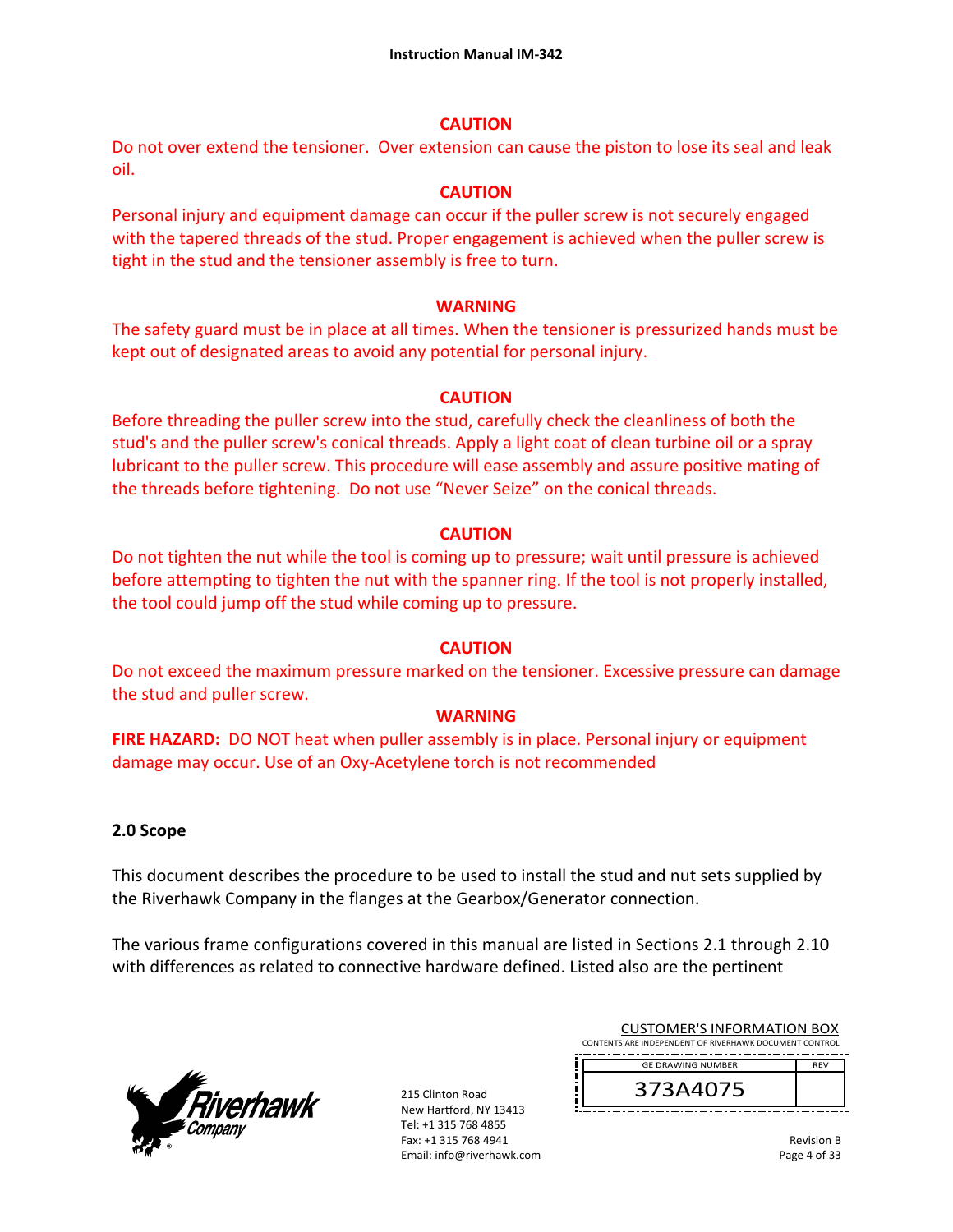hardware drawings (HF-xxxx). These drawings as well as tooling drawings (HT-xxxx) form part of this manual.

# **2.1 Frame 6B Gas Turbine to 6A6 or 5A4 Generator**

| <b>GE PART NUMBER</b> | RIVERHAWK P/N | <b>GE VENDOC P/N</b> |
|-----------------------|---------------|----------------------|
| GE 137A3349P001       | HF-0708       | GE 364B3420          |
| GE 137A3349P002       | HF-0708       | GE 364B3420          |
| GE 356A3962P003       | HF-0708       | GE 364B3420          |
| GE 356A3962P007       | HF-0708       | GE 364B3420          |
| GE 392A7490P010       | HF-0708       | GE 364B3420          |

The hydraulic tools used for installation and removal are Riverhawk HT‐0406 (load coupling) and GT‐6393 (generator).

| <b>GE PART NUMBER</b> | <b>RIVERHAWK P/N</b> | <b>GE VENDOC P/N</b> |
|-----------------------|----------------------|----------------------|
| GE 392A7490P011       | HF-0708              | GE 364B3420          |

The hydraulic tools used for installation and removal are Riverhawk HT‐2569 (load coupling) and GT‐6393 (generator).

| GE PART NUMBER  | RIVERHAWK P/N | <b>GE VENDOC P/N</b> |
|-----------------|---------------|----------------------|
| GE 392A7490P012 | HF-0708       | GE 364B3420          |

The hydraulic tools used for installation and removal are either Riverhawk HT‐0406 or Riverhawk HT‐2569 (dependent on load coupling) and GT‐6393 (generator).

These hardware drawings depicts the complete stud and nut package for both Turbine to Load Coupling and Load Coupling to Gearbox (1‐1/8"size, Qty. 48) as well as Gearbox to Generator (1‐1/4" size, Qty. 20)

## **2.2 Gearbox to 6A6 or 5A4 Generator**

| GE PART NUMBER  | RIVERHAWK P/N | <b>GE VENDOC P/N</b> |
|-----------------|---------------|----------------------|
| GE 392A7490P006 | HF-2735       | Not Available        |

The hydraulic tooling used for installation and removal is Riverhawk GT‐6393.

The hardware drawing depicts the complete stud and nut package for Gearbox to Generator (1‐ 1/4"size, Qty. 20)



| 215 Clinton Road          |
|---------------------------|
| New Hartford. NY 13413    |
| Tel: +1 315 768 4855      |
| Fax: +1 315 768 4941      |
| Email: info@riverhawk.com |

| <b>CUSTOMER'S INFORMATION BOX</b>                      |            |
|--------------------------------------------------------|------------|
| CONTENTS ARE INDEPENDENT OF RIVERHAWK DOCUMENT CONTROL |            |
| ----<br>___<br>--<br>-------<br>--<br>___<br>--        |            |
| <b>GE DRAWING NUMBER</b>                               | <b>RFV</b> |

| 373A4075 |  |
|----------|--|
|          |  |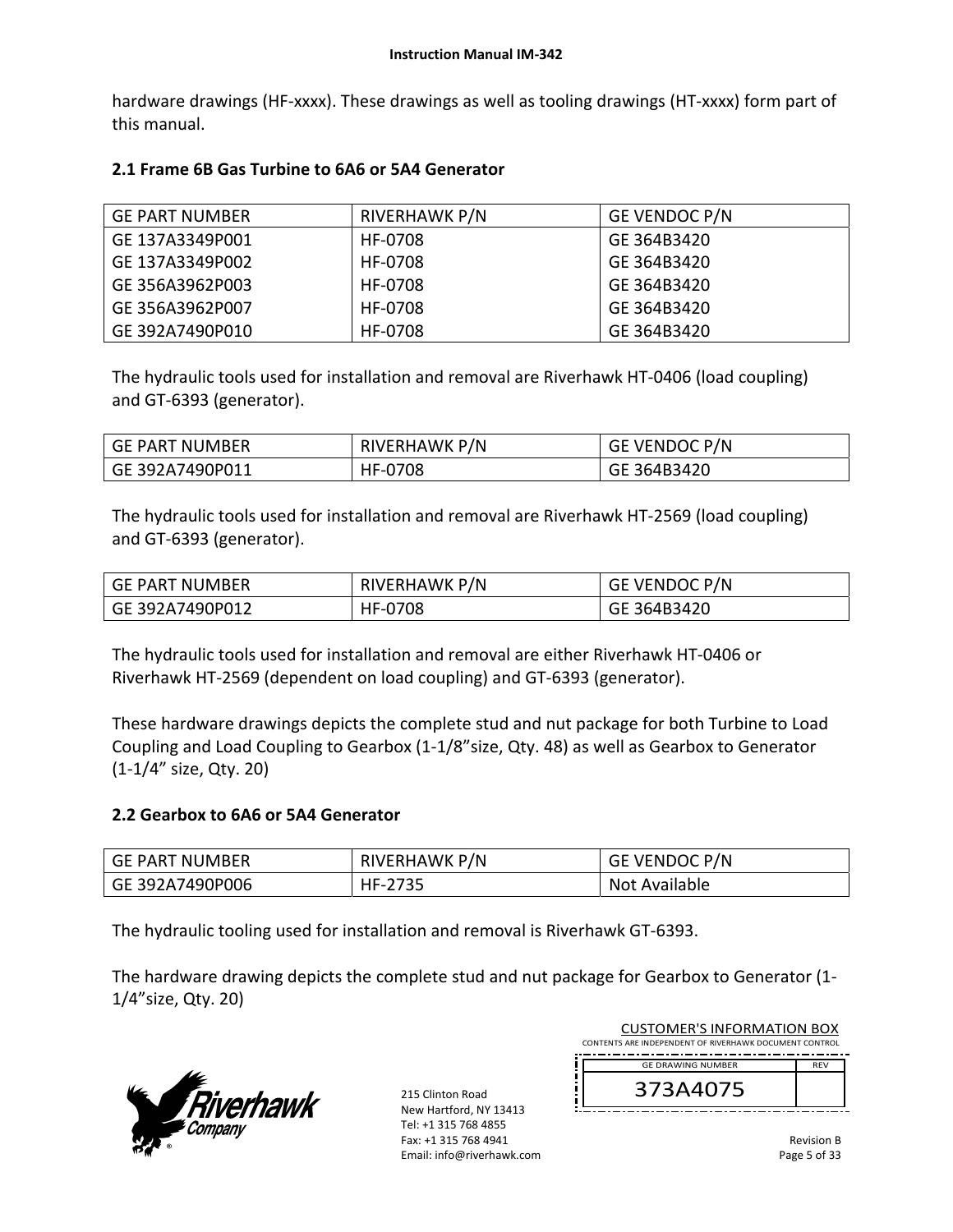# **2.3 Load Coupling to 6A6 or 5A4 Generator**

| GE PART NUMBER  | <b>RIVERHAWK P/N</b> | <b>GE VENDOC P/N</b> |
|-----------------|----------------------|----------------------|
| GE 356A3962P005 | HF-0798              | GE 269B8680          |

The hydraulic tools used for installation and removal are Riverhawk HT‐0406 (load coupling) and GT‐6393 (generator).

The hardware drawing depicts the complete stud and nut package for the load Coupling to Gearbox (1‐1/8"size, Qty. 24) and the Gearbox to Generator (1‐1/4"size, Qty. 20)

## **2.4 Frame 5P Gas Turbine to 6A6 or 5A4 Generator**

| <b>GE PART NUMBER</b> | RIVERHAWK P/N | GE VENDOC P/N |
|-----------------------|---------------|---------------|
| GE 358A7205P001       | HF-0820       | GE 364B3423   |

The hydraulic tools used for installation and removal are Riverhawk HT‐0406 (load coupling) and GT‐6393 (generator).

The hardware drawing depicts the complete stud and nut package for Load Coupling to Gearbox (1-1/8"size, Qty. 24) and Gearbox to Generator (1-1/4"size, Qty. 20). The drawing also depicts a 1" size Socket Head Cap Screw for a Turbine to Coupling connection. The torque requirements for the Socket Head Cap Screws will be specified on another appropriate General Electric drawing.

## **2.5 Hydraulic Tooling**

| GE PART NUMBER  | RIVERHAWK P/N                          | <b>GE VENDOC P/N</b> |
|-----------------|----------------------------------------|----------------------|
| GE 392A7490P002 | GT-6393<br>(HT-1466 Guard Upgrade Kit) | GE 101B0638          |

## **3.0 Quick Checklist**

The following checklist is intended as a summary of the steps needed to use the Riverhawk‐ supplied equipment. New personnel or those experienced personnel who have not used the Riverhawk equipment recently are encouraged to read the entire manual.



215 Clinton Road New Hartford, NY 13413 Tel: +1 315 768 4855 Fax: +1 315 768 4941 Email: info@riverhawk.com

| CUSTUMER S INFORMATION BUX<br>CONTENTS ARE INDEPENDENT OF RIVERHAWK DOCUMENT CONTROL |            |
|--------------------------------------------------------------------------------------|------------|
| <b>GE DRAWING NUMBER</b>                                                             | <b>RFV</b> |
| 373A4075                                                                             |            |

CUSTOMER'S INFORMATION BOX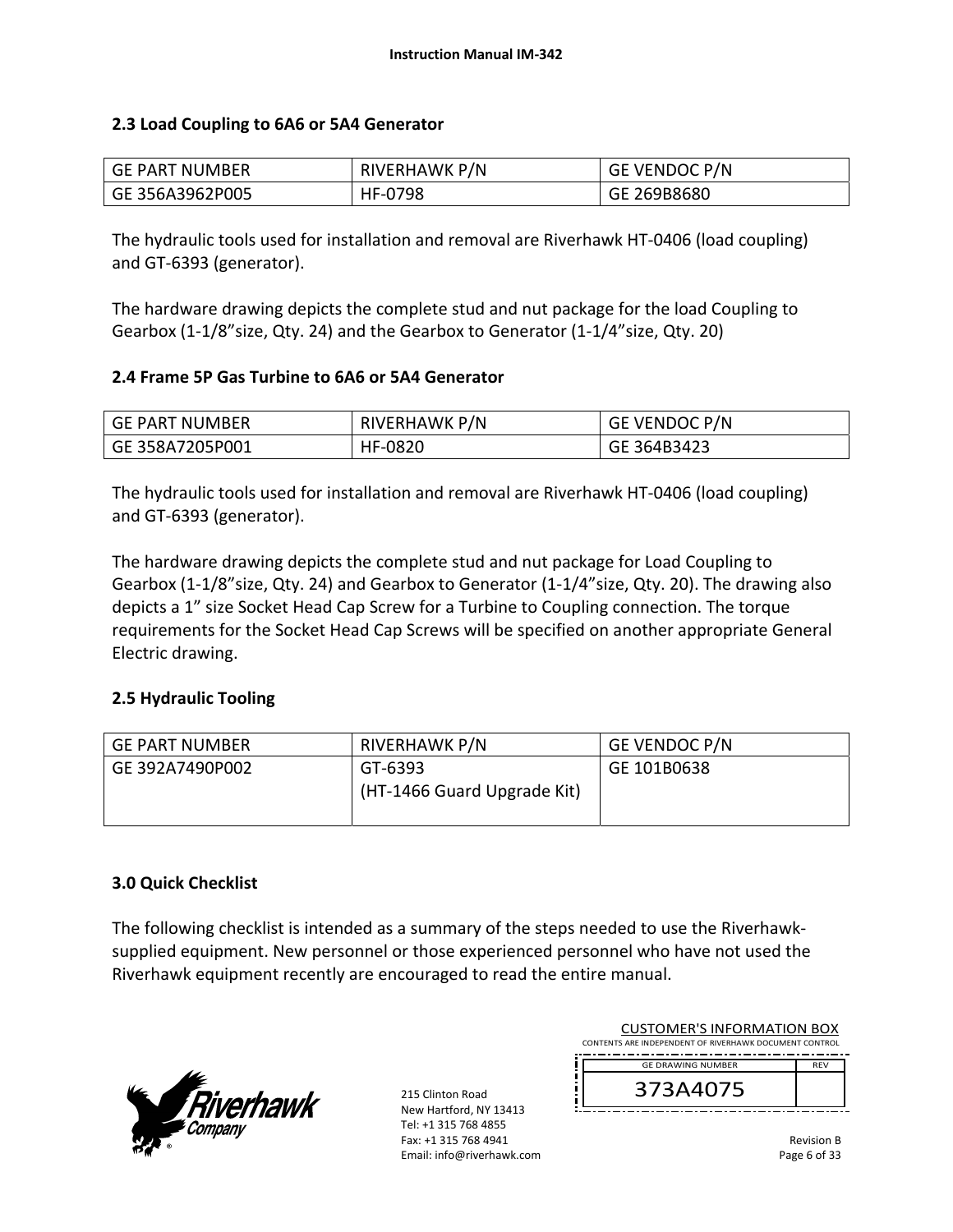## **EQUIPMENT INSPECTION**

- $\Box$  . Check oil level in hydraulic pump.
- $□$  Check air pressure at 80psi [5.5 bar] minimum. (For air-driven pumps)
- $\Box$  . Check hydraulic hose for damage.
- $\Box \bullet$  Test pump.
- $\Box \bullet$  Inspect tensioner for any damage.

# **NUT AND STUD PREPARATION**

- $\Box$  . Inspect studs and nuts for any damage.
- $\Box$   $\bullet$  Clean the studs and nuts.
- $\Box \bullet$  Measure stud lengths. (VERY IMPORTANT)
- $\Box$  . Install studs and nuts into the flange.
- □  $\bullet$  Set stick-out dimension on the coupling side of the flange.
- $\Box$   $\bullet$  Hand tighten nuts on turbine / generator side of flange.
- □ Verify stick‐out measurement **(VERY IMPORTANT)**

## **TENSIONING (Bolt Installation)**

- $\Box$   $\bullet$  Check tensioner drawing for correct parts and part numbers.
- □ Apply a light coat of clean turbine oil or spray lubricant to the puller screw. **DO NOT USE "NEVER SEIZE" ON THE CONICAL THREADS.**
- $\Box \bullet$  Slide spanner ring over the puller screw.



215 Clinton Road New Hartford, NY 13413 Tel: +1 315 768 4855 Fax: +1 315 768 4941 Email: info@riverhawk.com

| <b>CUSTOMER'S INFORMATION BOX</b>                      |            |
|--------------------------------------------------------|------------|
| CONTENTS ARE INDEPENDENT OF RIVERHAWK DOCUMENT CONTROL |            |
| <b>GE DRAWING NUMBER</b>                               | <b>RFV</b> |
| 373A4075                                               |            |

====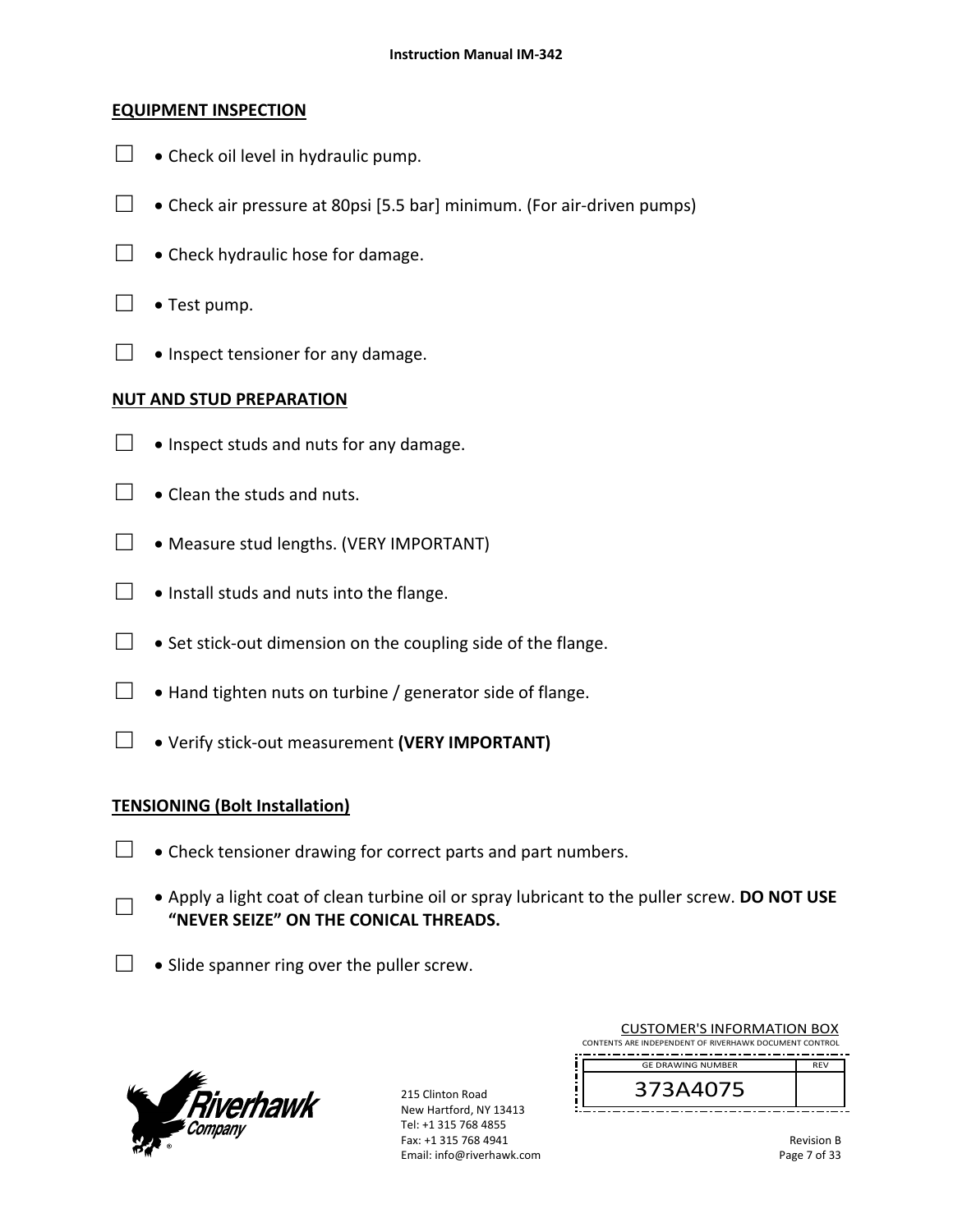- $\Box$  . Install the tensioner on the stud in flange and slide spanner ring onto nut.
- $\Box$  . Insert 1/2" hex Allen wrench into the back side of the stud.
- $\Box$  Tighten the puller screw. Then back off puller screw 1/4 a turn.
- □ Retighten the puller screw and leave tight. **DO NOT BACK OFF PULLER SCREW.**
- □ Position guard over flange and tensioner body. Secure guard to tensioner using supplied thumb screw hardware.
- □ Bleed the tensioner. **Do NOT bleed tensioner off of a stud! Damage to the tool will result!**
- $\Box$   $\bullet$  Tension to 50%. Consult manual section 9 for correct pressure.
- □  $\bullet$  Use the pin wrench in spanner ring to tighten nut.
- $\Box$  . Release pressure, move to next stud in pattern.
- $\Box \bullet$  Repeat above steps at final pressure.
- $\Box$  Measure final stud length and record on stretch datasheets. Calculate stretch.
- $\Box \bullet$  Torque the nuts' set screws.

## **DETENSIONING (Stud Removal)**

 $\Box \bullet$  Loosen nuts' set screws

□

□

- Inspect and clean studs' conical threads. **Do not continue until ALL debris is removed**  from the threads! See instruction manual IM-220. Do not try to use the tensioner to **remove a damaged stud!**
- Apply a light coat of clean turbine oil or spray lubricant to the puller screw. **DO NOT USE "NEVER SEIZE" ON THE CONICAL THREADS.**



215 Clinton Road New Hartford, NY 13413 Tel: +1 315 768 4855 Fax: +1 315 768 4941 Email: info@riverhawk.com

| <b>CUSTOMER'S INFORMATION BOX</b>                      |            |  |
|--------------------------------------------------------|------------|--|
| CONTENTS ARE INDEPENDENT OF RIVERHAWK DOCUMENT CONTROL |            |  |
| <b>GE DRAWING NUMBER</b>                               | <b>RFV</b> |  |
| 373A4075                                               |            |  |

Revision B Page 8 of 33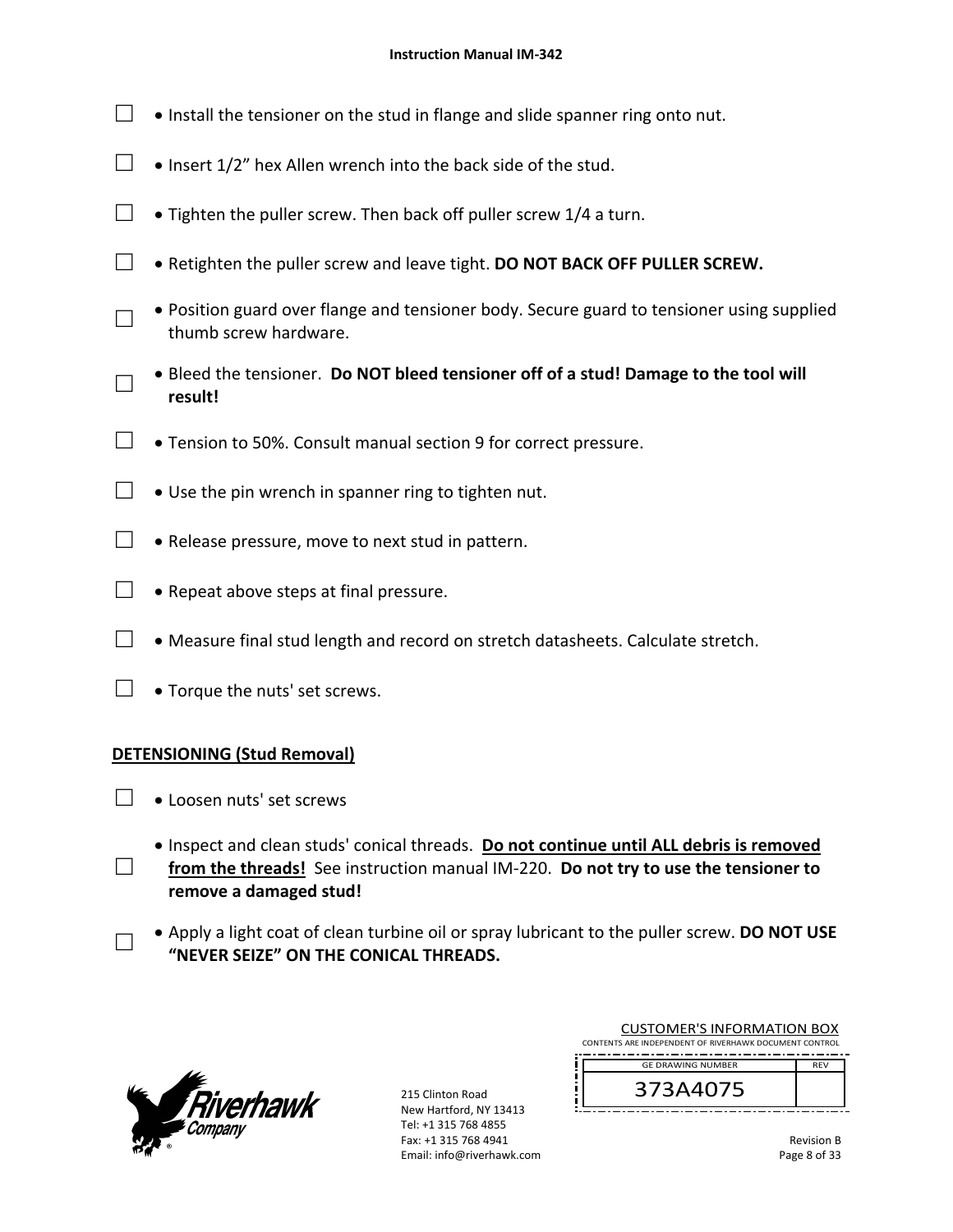- $\Box$   $\bullet$  Slide spanner ring over the puller screw.
- $\Box$  . Install the tensioner on the stud.
- $\Box$  . Install spanner ring into nut.
- □ Tighten the puller screw. Then back off puller screw  $1/4$  a turn.
- □ Retighten the puller screw and leave tight. **DO NOT BACK OFF PULLER SCREW.**
	- Position guard over flange and tensioner body. Secure guard to tensioner using supplied thumb screw hardware.
- □ Bleed the tensioner. **Do NOT bleed tensioner off of a stud! Damage to the tool will result!**
- $\Box \bullet$  Apply final pressure.

□

- $\Box$   $\bullet$  Loosen nut with the spanner ring and pin wrench.
- $\Box \bullet$  Move to next stud in pattern

# **4.0 General Preparations**

Prior tool first operation of tooling kit: remove and replace existing tensioner parts with parts supplied with GT-6393 guard upgrade kit (see GE VENDOCS 101B0638)

Read and understand all instructions before installing and tensioning studs.

Operators should be trained or have previous experience using Riverhawk tensioning equipment. Training will minimize the chance of improper use of the equipment.

The hydraulic tooling including the hydraulic hoses should be inspected prior to use. Inspection guidelines are listed in the following sub‐sections.



215 Clinton Road New Hartford, NY 13413 Tel: +1 315 768 4855 Fax: +1 315 768 4941 Email: info@riverhawk.com

| <b>GE DRAWING NUMBER</b>                               | <b>RFV</b> |
|--------------------------------------------------------|------------|
| CONTENTS ARE INDEPENDENT OF RIVERHAWK DOCUMENT CONTROL |            |
| <b>CUSTOMER'S INFORMATION BOX</b>                      |            |

Revision B Page 9 of 33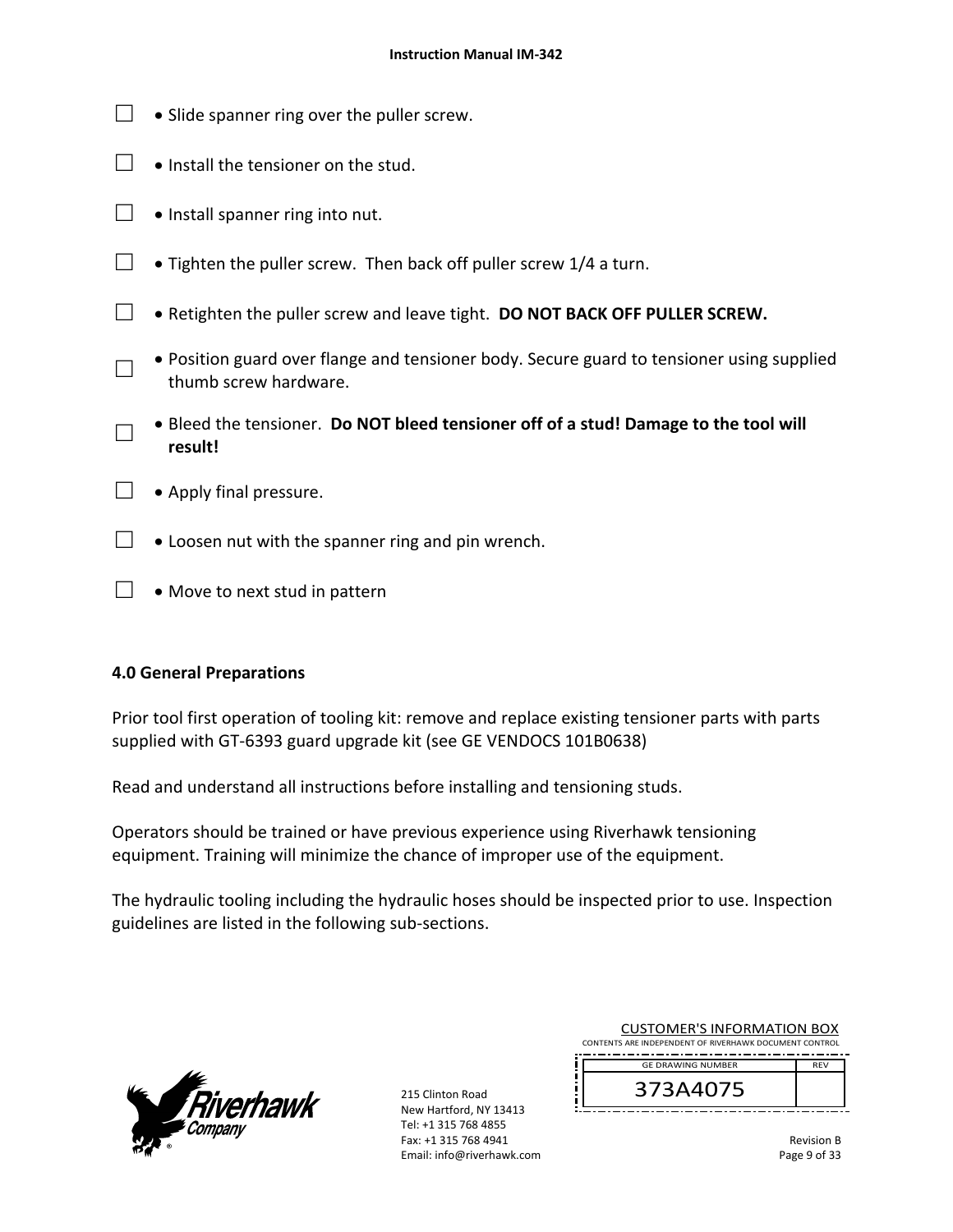This equipment produces very high hydraulic pressures and very high forces. Operators must exercise caution and wear the appropriate personal protective equipment when handling and operating the hydraulic tooling.

High-pressure oil from the hydraulic pump pressurizes the tensioner which generates a very large force that actually stretches the stud. As the stud is stretched the nut lifts off the flange. The nut is then turned by hand using the supplied spanner ring. Once the nut is tight against the flange, the pressure in the tensioner is released. The hardware is now clamping the flange together.

# **4.1 Machine Preparation**

The flange to be tensioned must be fully closed prior to positioning the studs in the flanges. There must be provisions for turning the shafts of the turbine, coupling, gearbox, and generator. Also, it will be advantageous to remove as many obstructions as possible from the flange area, such as speed probes and conduit.

## **4.2 Hardware – Balance**

Hardware is supplied as weight balanced sets. Studs and Nuts are interchangeable within sets. Do not intermix sets.

Save the weight certification supplied with each set. It will be needed for the purchase of replacement hardware.

## **4.3 Tensioner – Care and Handling**

When not in use, the tensioner shall be maintained in a clean environment and all caps and plugs for hydraulic openings and fittings must be in place.

Use ISO 32 grade oil.

When in use, the tensioner shall be protected from sand and grit.

See section 12 for long term storage requirements.

# **4.4 Hand Tools**

Several hand wrenches and micrometers will be required to perform installation and measurement of the studs:



215 Clinton Road New Hartford, NY 13413 Tel: +1 315 768 4855 Fax: +1 315 768 4941 Email: info@riverhawk.com

| <b>GE DRAWING NUMBER</b>                               | <b>RFV</b> |
|--------------------------------------------------------|------------|
| CONTENTS ARE INDEPENDENT OF RIVERHAWK DOCUMENT CONTROL |            |
| CUSTUMER S INFORMATION BUX                             |            |

 $C$  ICTOMER'S INFORMATION BOY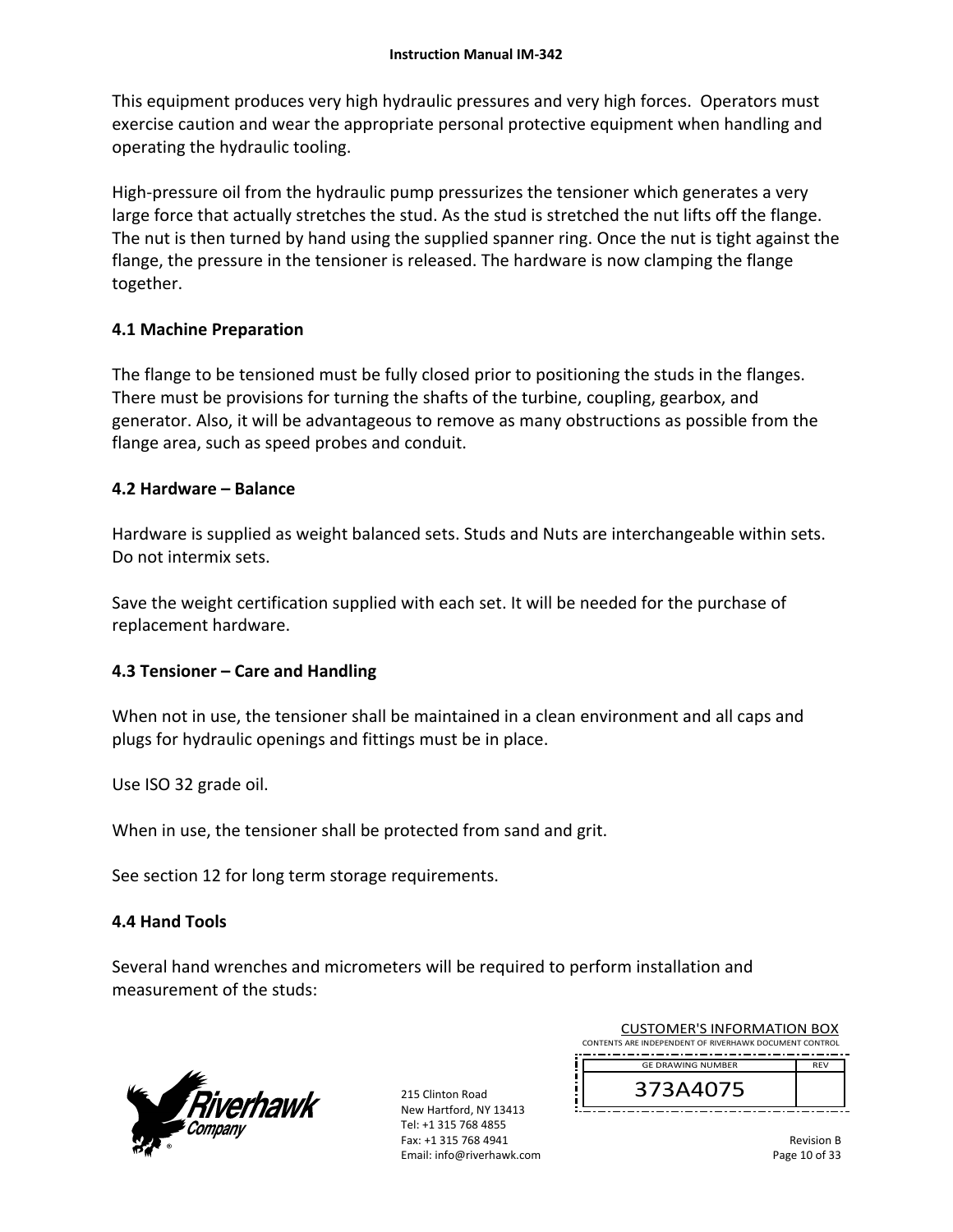| 5/8" wrench<br>15/16" wrench<br>1" wrench                       | $3' - 4'$ Breaker Bar<br>6" to 7" micrometer<br>A set of Allen Wrenches                              |
|-----------------------------------------------------------------|------------------------------------------------------------------------------------------------------|
| <b>4.5 Riverhawk Tools</b>                                      |                                                                                                      |
| <b>Hydraulic Tensioner Kit:</b>                                 | GT-6393 Hydraulic Tensioner, 1-1/4"<br>(HT-1466 Guard Upgrade Kit)<br>(reference GE VENDOC 101B0638) |
| See Instruction Manual IM-100<br>(GE VENDOC 373A4075) for other | HT-0406 Hydraulic Tensioner, 1-1/8"<br>(reference GE VENDOC 364B3418)                                |
| tensioner kits listed here:                                     | HT-2286 Hydraulic Tensioner, 1-1/8"<br>(reference GE VENDOC 364B3422)                                |
|                                                                 | HT-2569 Hydraulic Tensioner, 1-1/8"<br>(reference GE VENDOC 364B3418)                                |
|                                                                 | HT-5332 Hydraulic Tensioner, 1-1/8"<br>(for GENP SOM5459019)                                         |
|                                                                 | HT-5618 Hydraulic Tensioner, 1-1/8"<br>(reference GE VENDOC 269B8741)                                |
|                                                                 | HT-1019 Hydraulic Tensioner, 1-1/2"                                                                  |
| Hydraulic Pump Kit:                                             | MP-0130 Manual Hand-Operated Hydraulic Pump<br>(reference GE VENDOC 359B2506)                        |
|                                                                 | AP-0532 Air-Operated Hydraulic Pump                                                                  |

(reference GE VENDOC 359B2502)

# **CAUTION**

**Riverhawk recommends that the tensioners be returned to Riverhawk for periodic inspections. Replacement of obsolete tensioners is recommended. Functional upgrades are also recommended. The Riverhawk Service Returns Coordinator should be notified 3‐6 months prior to a planned outage to schedule an inspection service.** 



215 Clinton Road New Hartford, NY 13413 Tel: +1 315 768 4855 Fax: +1 315 768 4941 Email: info@riverhawk.com

| <b>CUSTOMER'S INFORMATION BOX</b>                      |            |
|--------------------------------------------------------|------------|
| CONTENTS ARE INDEPENDENT OF RIVERHAWK DOCUMENT CONTROL |            |
| <b>GE DRAWING NUMBER</b>                               | <b>RFV</b> |
|                                                        |            |

373A4075

Revision B Page 11 of 33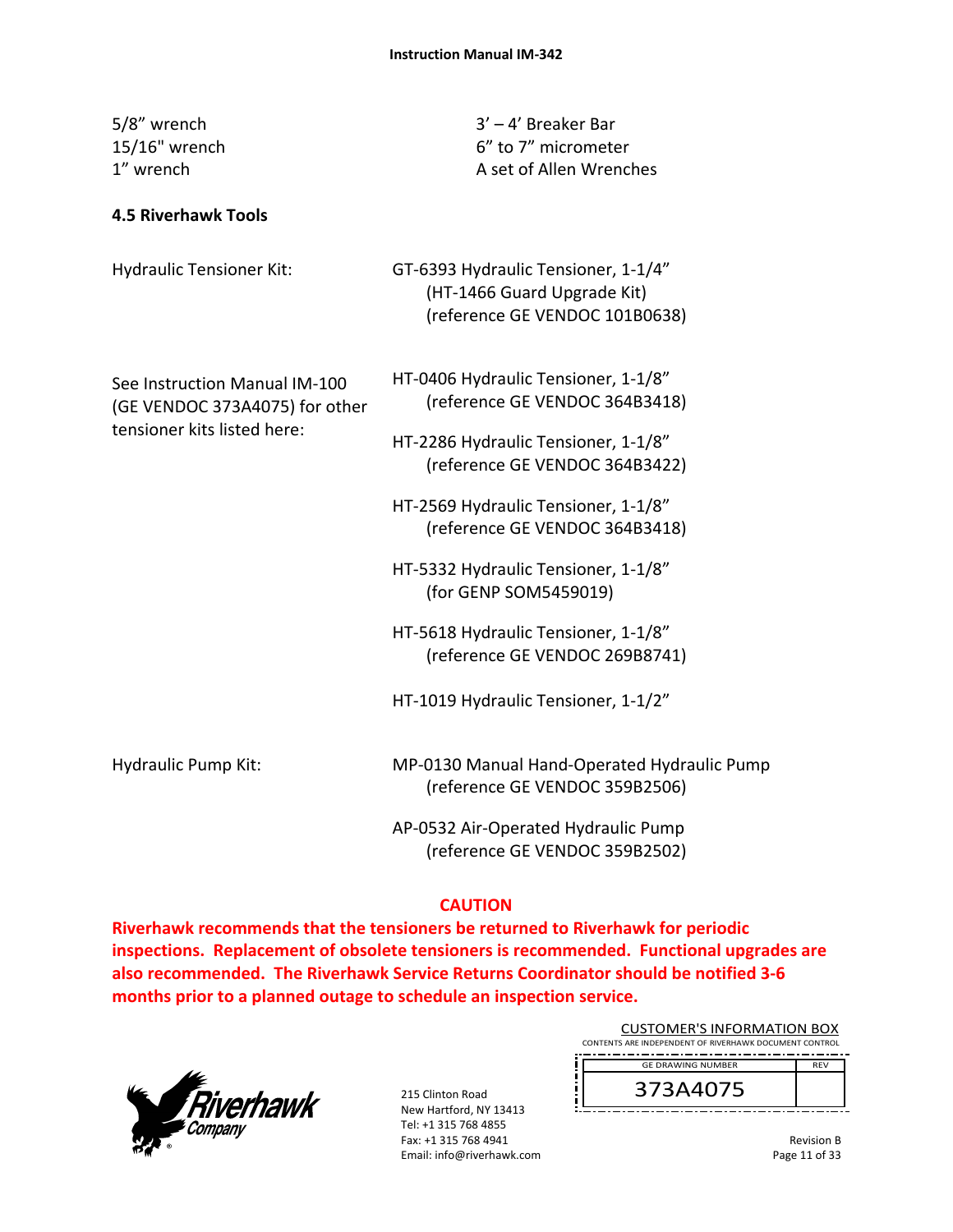## **5.0 Hardware Set Preparations**

#### **5.1 Nut Preparation**



1 of 2

 **Picture 1 ‐** Riverhawk Locknut

If there is any visible damage on a nut, do not use the nut and contact the Riverhawk Company for a replacement nut. Please be prepared to supply the turbine number, weight certification, and digital photographs for evaluation.

### **5.1.1 Nut Cleaning ‐ New Installations**

For new installations, the nuts should come sealed from the factory and will need no cleaning.

### **5.1.2 Nut Cleaning ‐ Old Installations**

Previously installed nuts require cleaning as follows: Wire brush using a petroleum‐based solvent to remove any foreign material on the external surfaces and threads.

## **5.1.3 Nut Cleaning ‐ Very Old Installations**

If previous installations employed a thread‐locking compound, which will be visible as a grayish‐ green residue, remove as much of this compound as possible. Finish the cleaning process by rinsing in a volatile solvent such as acetone and allow to dry.

Riverhawk Company strongly recommends replacing this style of nut with the current nut with a re‐useable mechanical locking feature.



| 3734407                                                |            |
|--------------------------------------------------------|------------|
| <b>GE DRAWING NUMBER</b>                               | <b>RFV</b> |
| CONTENTS ARE INDEPENDENT OF RIVERHAWK DOCUMENT CONTROL |            |
| <b>CUSTOMER'S INFORMATION BOX</b>                      |            |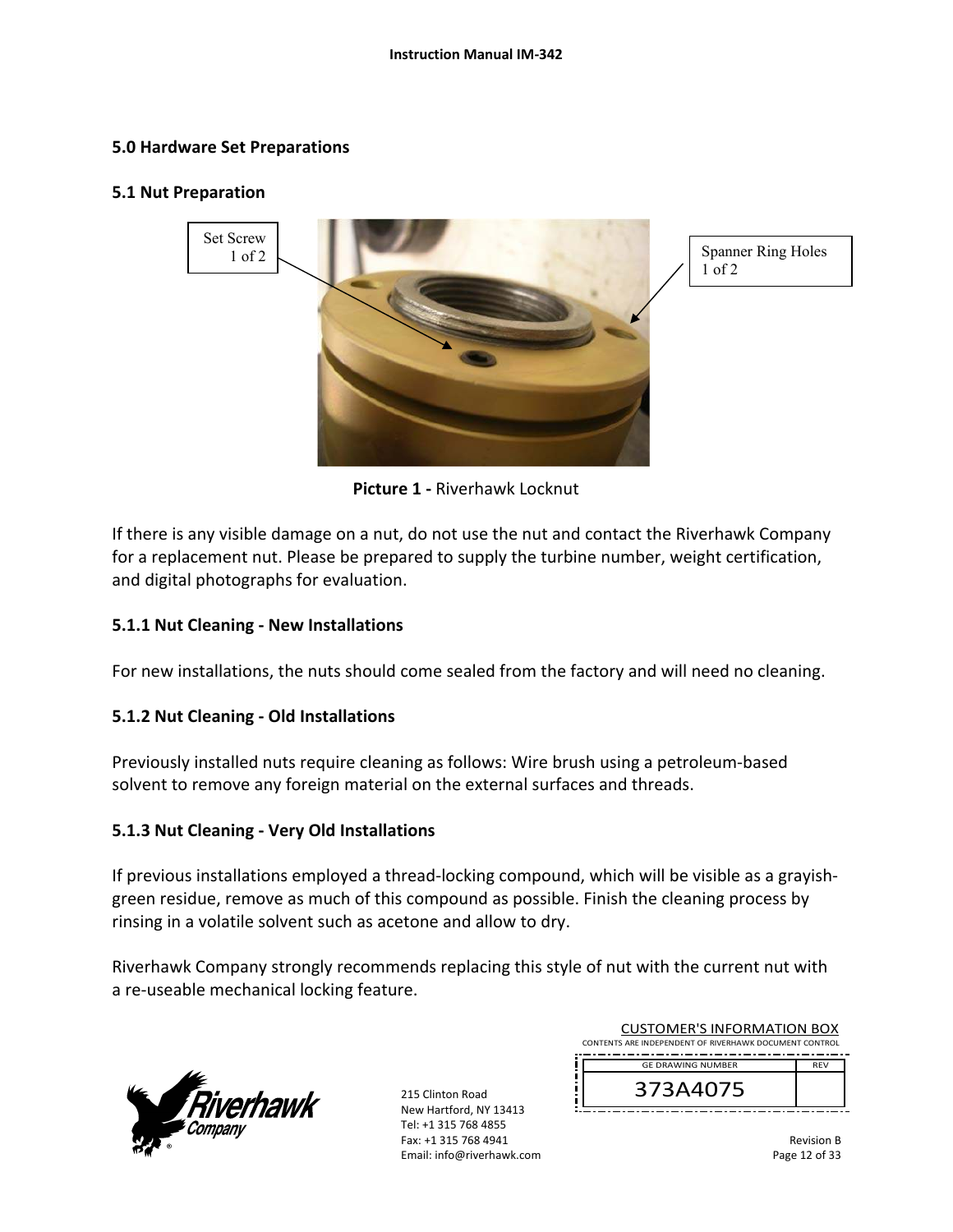## **5.2 Stud Preparation**

Check the stud for any visible damage. If there is any visible damage, do not use the stud and contact the Riverhawk Company for a replacement stud. Please be prepared to supply the turbine number, weight certification, and digital photographs for evaluation.

# **CAUTION**

**It is especially important to check the condition of the conical thread used to tension the stud. Thread damage from previous abuse can lead to failure of the stud or tensioning equipment.**

The conical threads of each stud must be clean of grit and dirt before installation or removal. This ensures the proper seating of the puller screw.

# **5.2.1 Stud Cleaning ‐ New Installations**

For new installations, the studs should come sealed from the factory and will need no cleaning.

# **5.2.2 Stud Cleaning ‐ Old Installations**

Previously installed studs may require cleaning. Clean conical threads should have a bright and shiny appearance.

If cleaning is required, follow these steps:

- 1. Blow out the threads with compressed air to remove loose debris and dry conical threads. Do not apply a solvent or other cleaning solution to the threads as this may chemically attack the stud.
- 2. Use Stud Cleaning Kit, GT‐4354 or a similar 1/2" diameter Brass power brush.



 **Picture 2 ‐** Brass Power Brush

3. Insert the brush into an electric drill and set drill to run in a counterclockwise direction at high speed.



215 Clinton Road New Hartford, NY 13413 Tel: +1 315 768 4855 Fax: +1 315 768 4941 Email: info@riverhawk.com

| <b>GE DRAWING NUMBER</b>                               |  | <b>RFV</b> |  |
|--------------------------------------------------------|--|------------|--|
| CONTENTS ARE INDEPENDENT OF RIVERHAWK DOCUMENT CONTROL |  |            |  |
| <b>CUSTOMER'S INFORMATION BOX</b>                      |  |            |  |

Revision B Page 13 of 33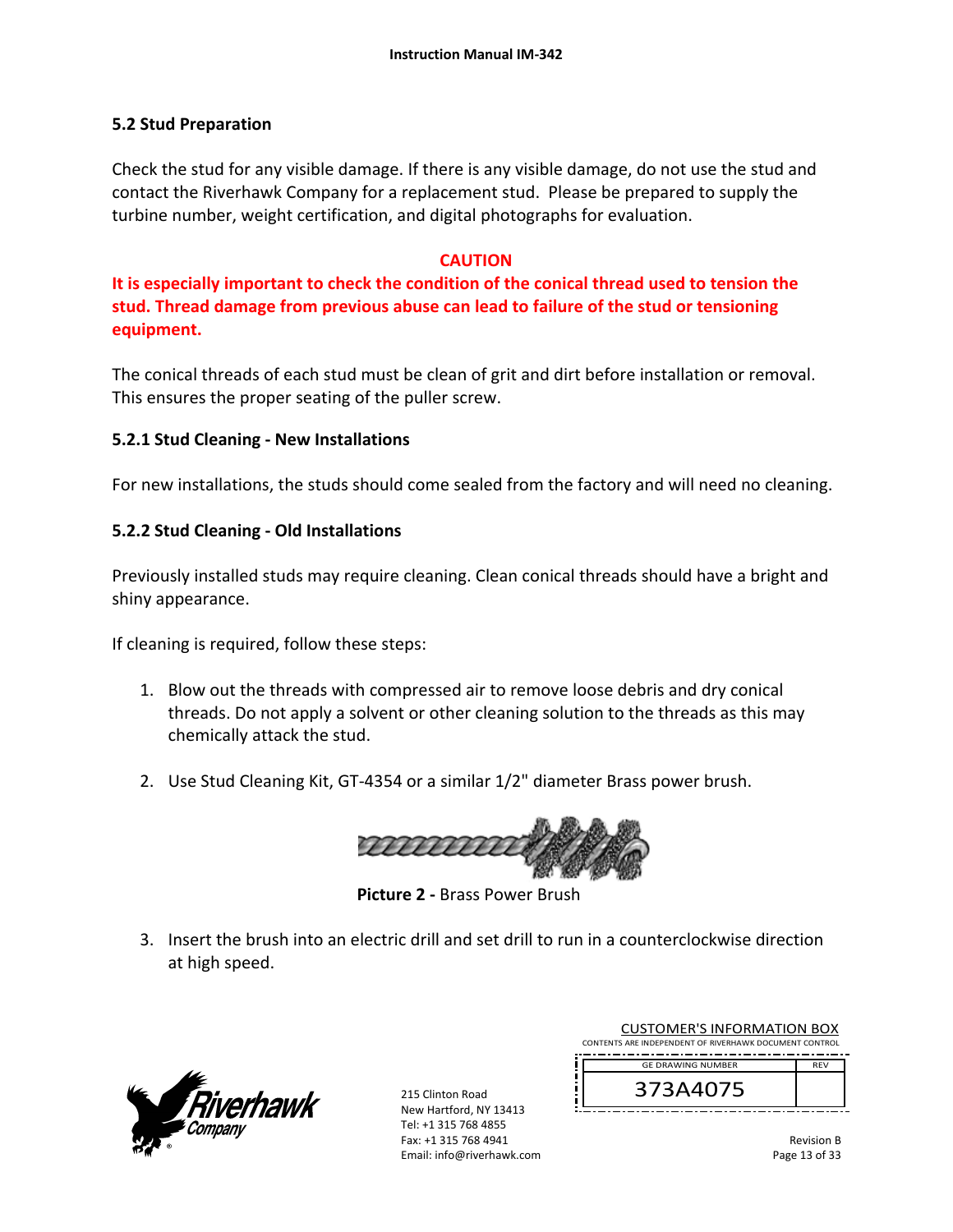- 4. Work the drill in a circular motion while moving the brush in and out to clean all of the threads. Try not to hold the brush in one place too long, so as not to remove the stud's protective coating.
- 5. Blow out the threads with compressed air to remove loosened debris.
- 6. Visually inspect threads for cleanliness. Threads should be bright and shiny.
- 7. Repeat if any dirt can be seen in the threads.
- 8. Inspect threads for any damage that may have been caused by previous installation.
- **9.** Do **not** apply thread lubricants such as "Never Seize" to the stud's threads.
- 10. Finish the cleaning process by rinsing in a volatile solvent such as acetone and allow to dry.

## **5.2.3 Stud Cleaning ‐ Very Old Installations**

If previous installation employed a thread locking compound, which will be visible as a grayish‐ green residue, remove as much of this compound as possible from the stud's threads.

Finish the cleaning process by rinsing in a volatile solvent such as acetone and allow to dry.

## **5.3 Stud Length Measurement**

Measure and record the initial lengths of the studs. The following suggestions will improve your results.

- **Plan to start and finish any flange in the same day.**
- **Studs and flange must be at the same temperature.**
- **Number each stud with a marker for later stretch measurement tracking.**
- **Mark the location of measurement on stud end with a permanent marker.**
- **Measure each stud to nearest 0.001 inch (.01 mm).**
- **Record each measurement on the supplied record sheets.**
- **Do not allow the measuring instruments to sit in the sun.**
- **The same person should make all measurements.**



215 Clinton Road New Hartford, NY 13413 Tel: +1 315 768 4855 Fax: +1 315 768 4941 Email: info@riverhawk.com

| <b>CUSTOMER'S INFORMATION BOX</b>                      |            |  |  |
|--------------------------------------------------------|------------|--|--|
| CONTENTS ARE INDEPENDENT OF RIVERHAWK DOCUMENT CONTROL |            |  |  |
| <b>GE DRAWING NUMBER</b>                               | <b>RFV</b> |  |  |
| 373A4075                                               |            |  |  |

Revision B Page 14 of 33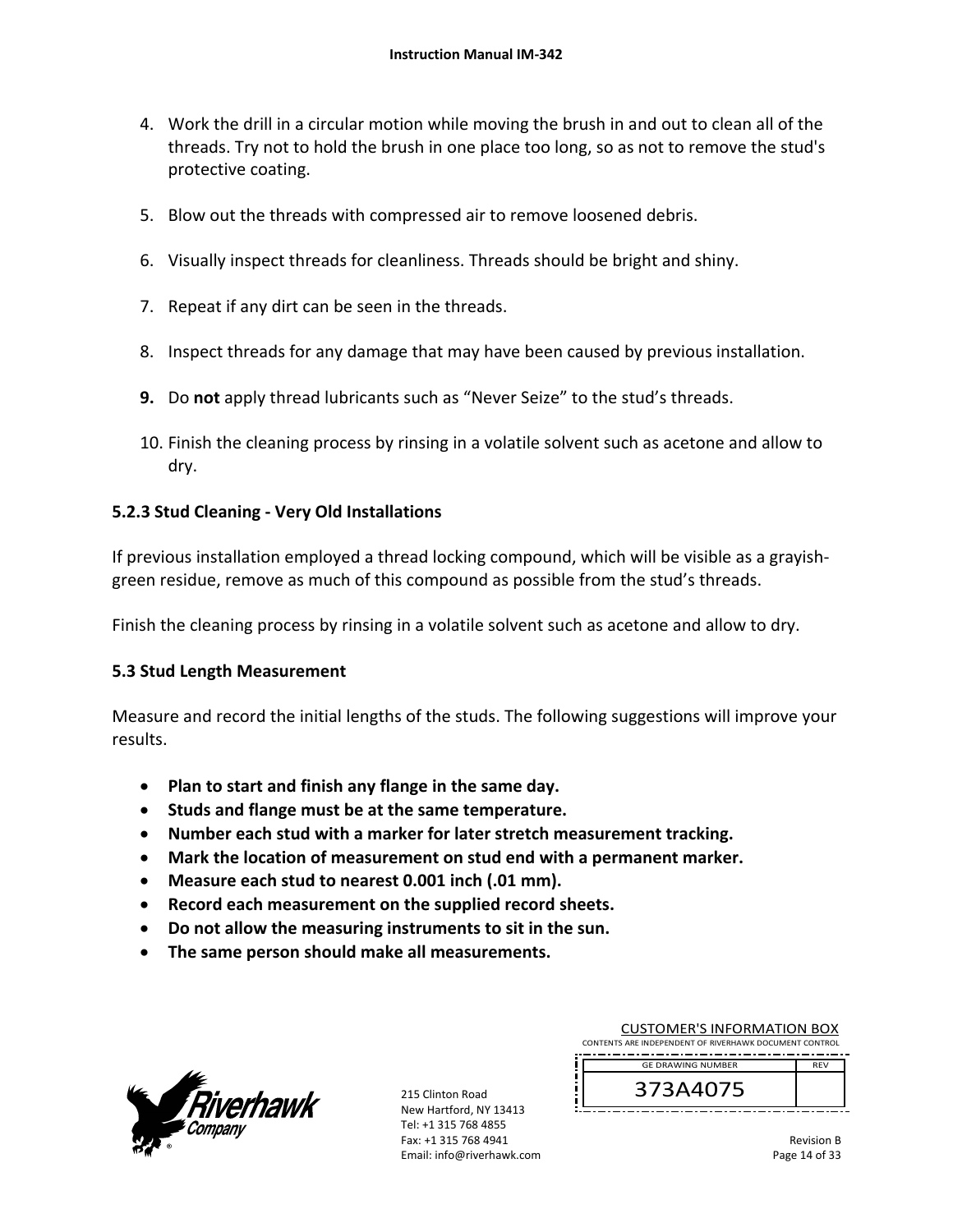## **6.0 Stud and Nut Assembly**

Refer to the hardware assembly drawing (HF-xxxx) listed in Section 2.0 of this manual.

- 1. Assemble the cylindrical nut to the internal, conical thread end of the stud.
- 2. Slide the stud and cylindrical nut assembly into the flange as shown in Figure 1.
- 3. Install the other nut on the backside.
- 4. Adjust the nut/stud assembly so that the stud protrudes (or sticks out) from the face of the cylindrical nut the distance specified on the hardware drawing (HF‐xxxx). **SETTING THIS PROTRUSION OF STUD TO NUT IS CRITICAL FOR PROPER TENSIONER OPERATION.**
- 5. Hand tighten the assembly to a snug fit.
- 6. Recheck the stud stick‐out length. If the stick‐out length does not match the hardware drawing, adjust the nuts as necessary.





| <b>CUSTOMER'S INFORMATION BOX</b><br>CONTENTS ARE INDEPENDENT OF RIVERHAWK DOCUMENT CONTROL |            |  |  |
|---------------------------------------------------------------------------------------------|------------|--|--|
| <b>GE DRAWING NUMBER</b>                                                                    | <b>RFV</b> |  |  |
| 373A4075                                                                                    |            |  |  |

Revision B Page 15 of 33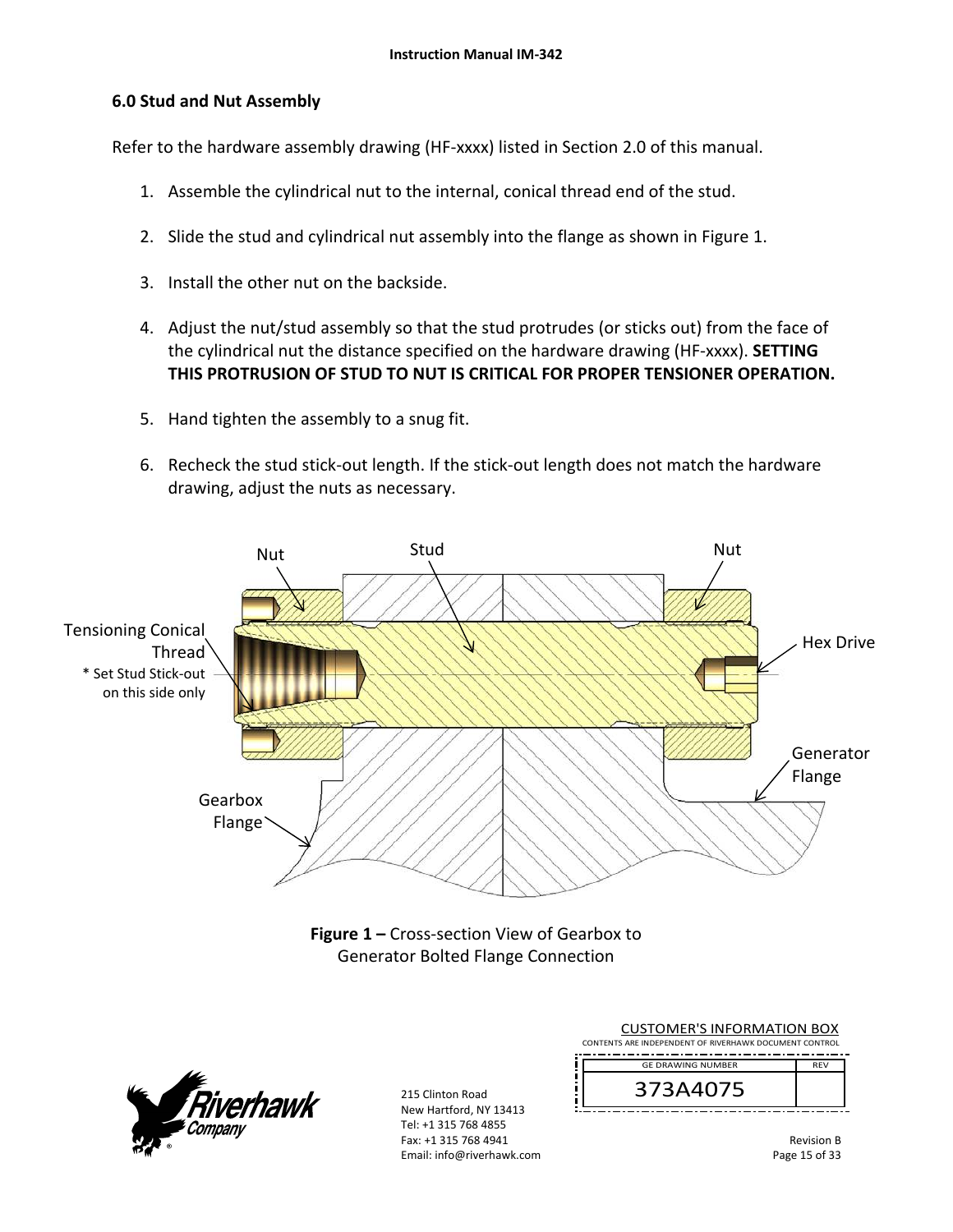## **7.0 Hydraulic Tensioner Equipment Assembly**

## **7.1 Hydraulic Equipment Inspection**

**7.1.1 Hydraulic Tensioner Inspection** 

### **CAUTION**

**Riverhawk recommends that the tensioner be returned to Riverhawk for periodic inspections. Replacement of obsolete tensioners is recommended. Functional upgrades are also recommended. The Riverhawk Service Returns Coordinator should be notified 3‐6 months prior to a planned outage to schedule an inspection service.** 

Do **not** bleed the air from the hydraulic lines and tensioner at this time. See section 8 for bleeding instructions on when to bleed the air from the hydraulic lines.

### **WARNING**

**To avoid failure, ensure safety, and proper operation, the tensioner assembly must be installed on a stud in the flange before bleeding and pressurizing the tensioner. Do not use the tensioner at any pressure unless the tool is installed on a stud in a flange.** 

Check puller screw usage life with Riverhawk service bulletin SB‐08001.

Clean puller screw and check for any debris and dents.

Inspect the tensioner guard for any signs of damage including cracked welds. Any guards modified in the field should be replaced. Bent guards should be replaced.

Inspect the outside of the tensioner for discoloration patterns that may indicate submersion and internal damage.

Perform an inventory of the loose equipment supplied with the tensioner. An inventory list is provided on the tensioner's technical drawing (for example Riverhawk HT‐xxxx). Replacement parts are available from Riverhawk.

## **7.1.1.1 Hydraulic Tensioner's Burst Disc Replacement**

The hydraulic tensioner's burst disc is a key element in the overall safe use of the hydraulic tensioner.



215 Clinton Road New Hartford, NY 13413 Tel: +1 315 768 4855 Fax: +1 315 768 4941 Email: info@riverhawk.com

| <b>CUSTOMER'S INFORMATION BOX</b>                      |  |  |  |
|--------------------------------------------------------|--|--|--|
| CONTENTS ARE INDEPENDENT OF RIVERHAWK DOCUMENT CONTROL |  |  |  |
| <b>GE DRAWING NUMBER</b><br><b>RFV</b>                 |  |  |  |
|                                                        |  |  |  |

373A4075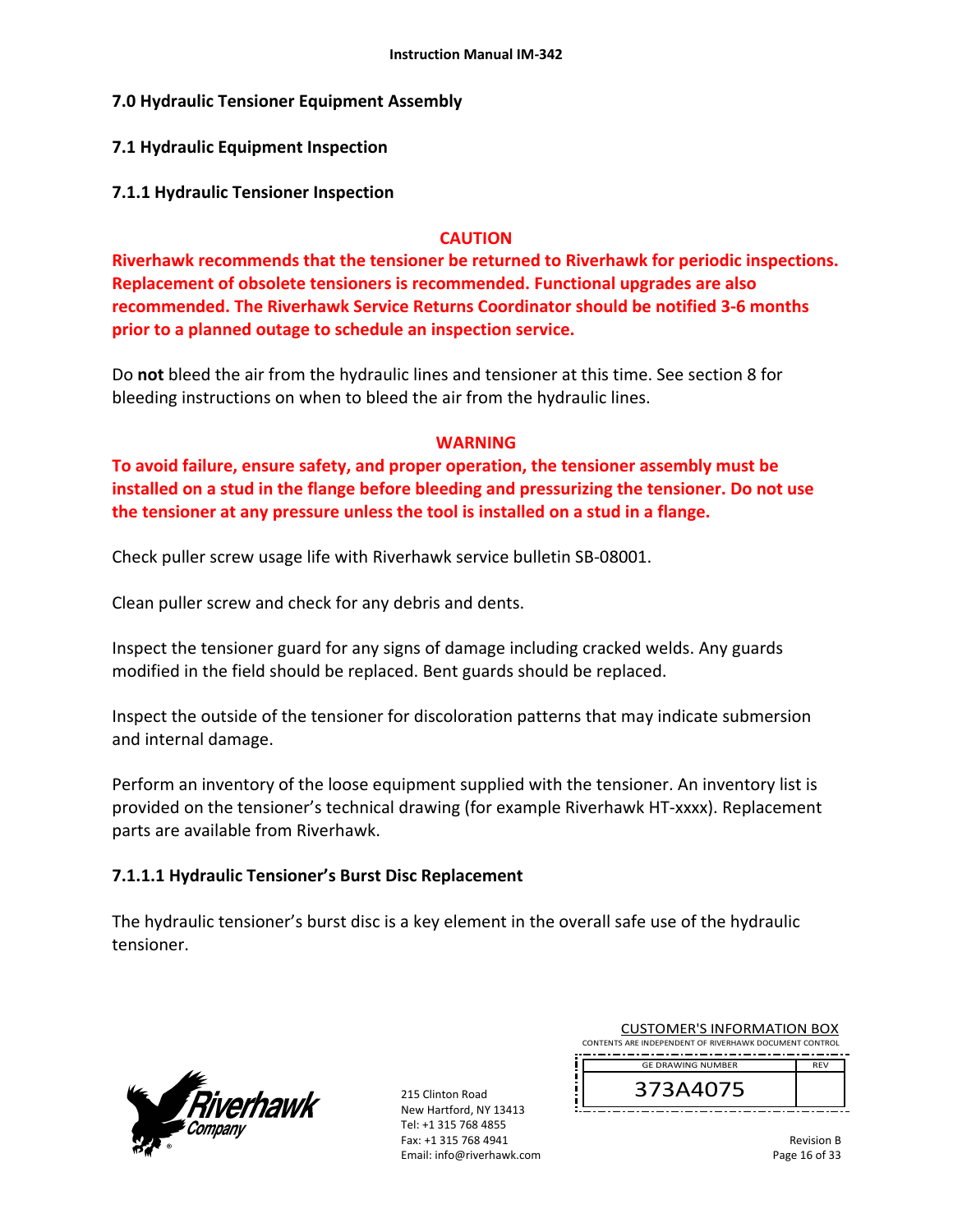Each tensioner is shipped from our factory with one burst disc already installed in the tensioner and with another spare disc for field replacement. Extra burst discs are available from Riverhawk for replacement purposes.

To replace a damaged burst disc:

- 1. Remove the hydraulic port's dispersion nut, compression ring, and damaged burst disc.
- 2. Discard the damaged burst disc.
- 3. Clean the dispersion nut, compression ring, new burst disc, and the hydraulic port with a solvent to ensure a dirt‐free installation.
- 4. Reassemble new burst disc, compression ring, and dispersion nut into the same hydraulic port.

# **Warning**

**A damaged burst disc must be replaced with a with a burst disc of the same design and pressure rating. Do not substitute a damaged burst disc with a different disc type, a different pressure rating, or a foreign object.**

# **7.1.2 Hydraulic Pump Kit Inspection**

Refer to the Hydraulic Pump Kit Instruction Manual, IM‐293 (GE VENDOC 373A4058). The latest revision may be obtained by contacting Riverhawk Company or thru www.riverhawk.com.

# **7.2 Hydraulic Fittings**



Riverhawk tensioners use a 1/4" High Pressure port to connect its hydraulic hoses. The hose connector is made from a three piece assembly: a gland nut, a collar, and a 1/4" tube or 1/4" hose end. (See Illustration 1)

To assembly the fitting, slide the gland nut over the 1/4" tube or 1/4" hose end. Turn the collar counter‐clockwise (**left hand** thread) on to the tube or hose end as shown in Illustration 1.

Illustration 1



| <b>CUSTOMER'S INFORMATION BOX</b>                      |            |  |  |
|--------------------------------------------------------|------------|--|--|
| CONTENTS ARE INDEPENDENT OF RIVERHAWK DOCUMENT CONTROL |            |  |  |
| <b>GE DRAWING NUMBER</b>                               | <b>RFV</b> |  |  |
| 373A4075                                               |            |  |  |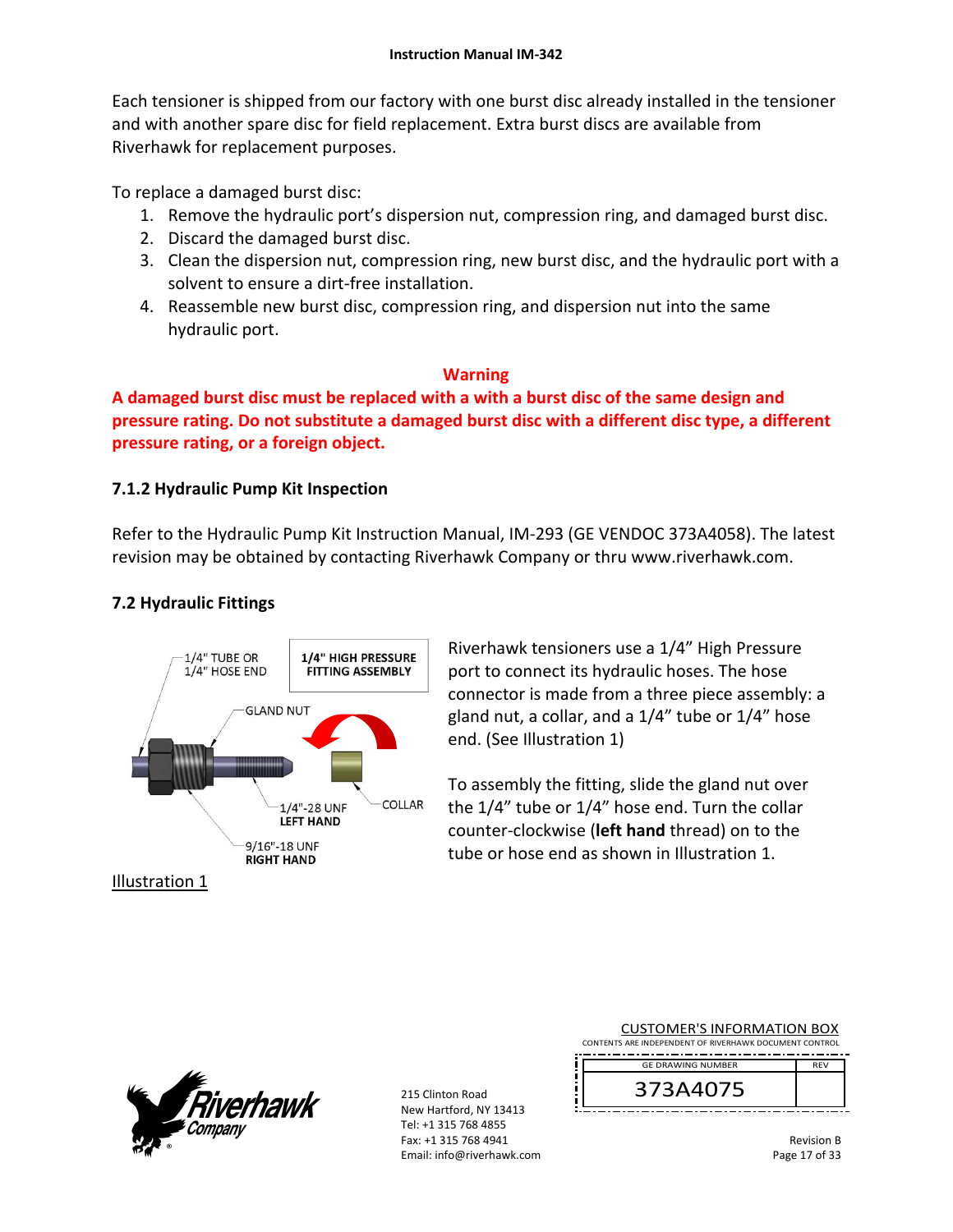

The collar should be placed .125" (3.2 mm) from the tip of the cone. (See Illustration 2) It may be necessary to adjust this collar with a set of vise‐ grip pliers. Be careful to not strip the threads off the tube or hose end.

Slide the gland nut down over the collar. (See Illustration 3) Insert the 1/4" tube or 1/4" hose end into tensioner or hydraulic pump. While firmly holding the tube or hose end to stop it from rotating, turn the gland nut clockwise (**right hand** thread) and torque the gland nut to 25 FT‐LBS (34 N‐m).

# Tips:

- Make sure all parts are clean and free from debris.
- Protect the cone on the end of the  $1/4$ " tube or 1/4" hose end from scratches as this is the sealing surface.
- Replace red plastic caps when finished to protect the threads and cone.

# **8.0 Assembly of Tensioner on Stud**

Assemble the hydraulic pump with its hose to the tensioner and bleed out the air per following instructions in section 8.2.

Refer to the hardware assembly drawing (HF-xxxx) listed in Section 2.0 of this manual and the tensioner assembly drawing (HT‐xxxx) listed in Section 4.5 of this manual to determine which side of the flange the tensioner must be located on in order to use the tensioner properly.



|                                                        | <b>CUSTOMER'S INFORMATION BOX</b> |            |  |  |
|--------------------------------------------------------|-----------------------------------|------------|--|--|
| CONTENTS ARE INDEPENDENT OF RIVERHAWK DOCUMENT CONTROL |                                   |            |  |  |
|                                                        | <b>GE DRAWING NUMBER</b>          | <b>RFV</b> |  |  |
|                                                        | 373A4075                          |            |  |  |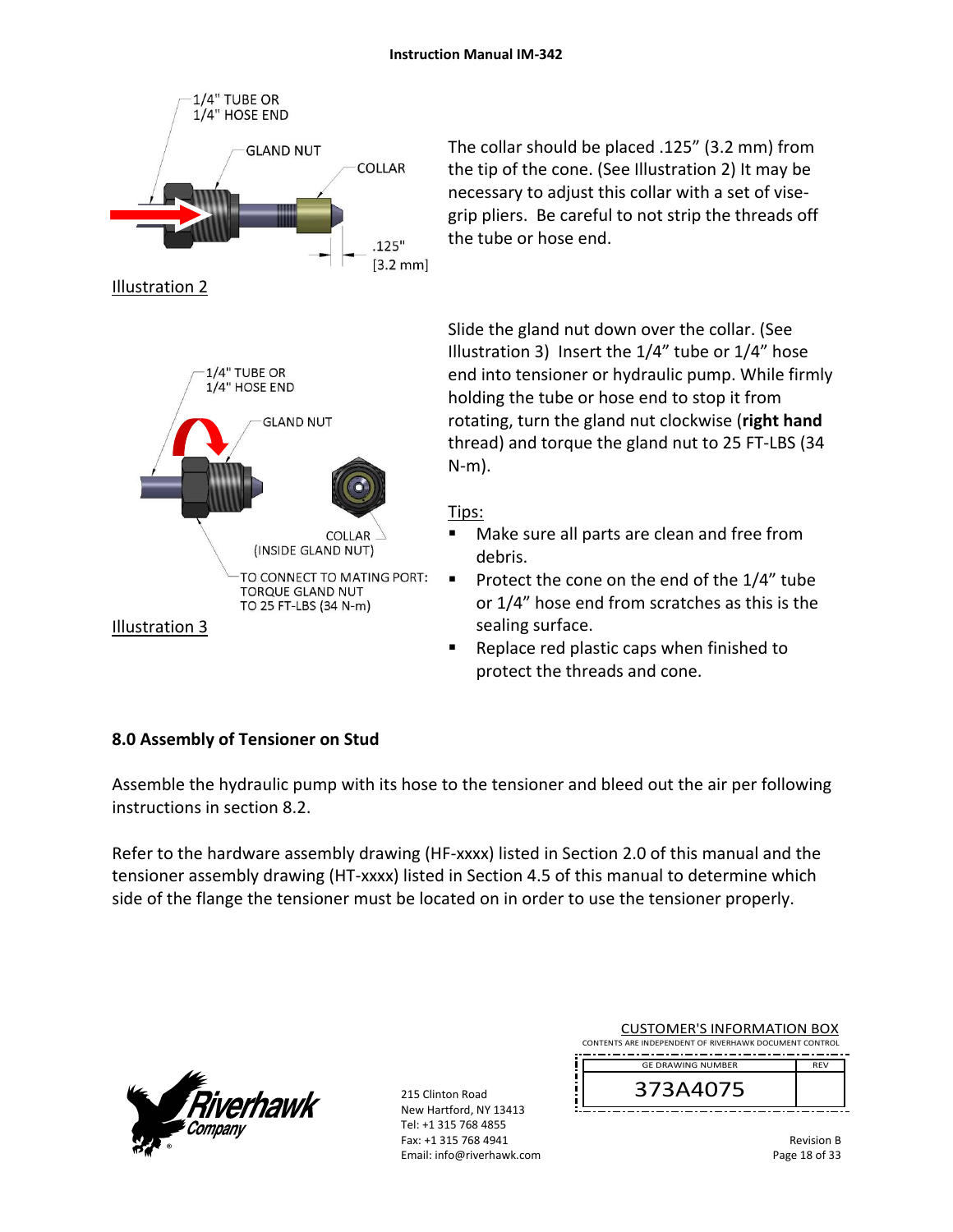# **8.1 Assembly of Tensioner**

Assembly sequence is as follows:

- 1. Open the hydraulic return valve on the pump to allow hydraulic fluid to be pushed back from the puller tool into the pump reservoir as the puller tool is tightened. (This is automatic on the air‐operated hydraulic pump)
- 2. Place the spanner ring on the puller side nut.
- 3. Apply a light coat of clean turbine oil or a spray lubricant to the puller screw. Do not use "Never Seize" on the conical threads.
- 4. Place and hold the puller tool over the end to be tightened.
- 5. Insert the puller screw through the puller tool into the tapered thread of the stud and hand tighten
- **6. Be sure not to cross‐thread the assembly**
- 7. Tighten the puller screw using an open‐end wrench and Allen wrench on the opposite end of the stud.
- 8. At this point the puller screw must be tight in the stud and the tensioner assembly **MUST BE FREE TO ROTATE**.
- 9. Position guard over flange and tensioner body.
- 10. Secure guard to tensioner using supplied thumb screw hardware.

## **CAUTION**

**Do not over extend the stud. Over extension can cause the piston to lose its seal and leak oil.** 

## **CAUTION**

**Personal injury and equipment damage can occur if the puller screw is not securely engaged with the tapered threads of the stud. Proper engagement is achieved when the puller screw is tight in the stud and the tensioner assembly is free to turn.**

| <i>Fiverhawk</i><br>- -- - - - -<br>Company<br>82 |  |
|---------------------------------------------------|--|
|---------------------------------------------------|--|

215 Clinton Road New Hartford, NY 13413 Tel: +1 315 768 4855 Fax: +1 315 768 4941 Email: info@riverhawk.com

| <b>CUSTOMER'S INFORMATION BOX</b>                      |
|--------------------------------------------------------|
| CONTENTS ARE INDEPENDENT OF RIVERHAWK DOCUMENT CONTROL |

373A4075 GE DRAWING NUMBER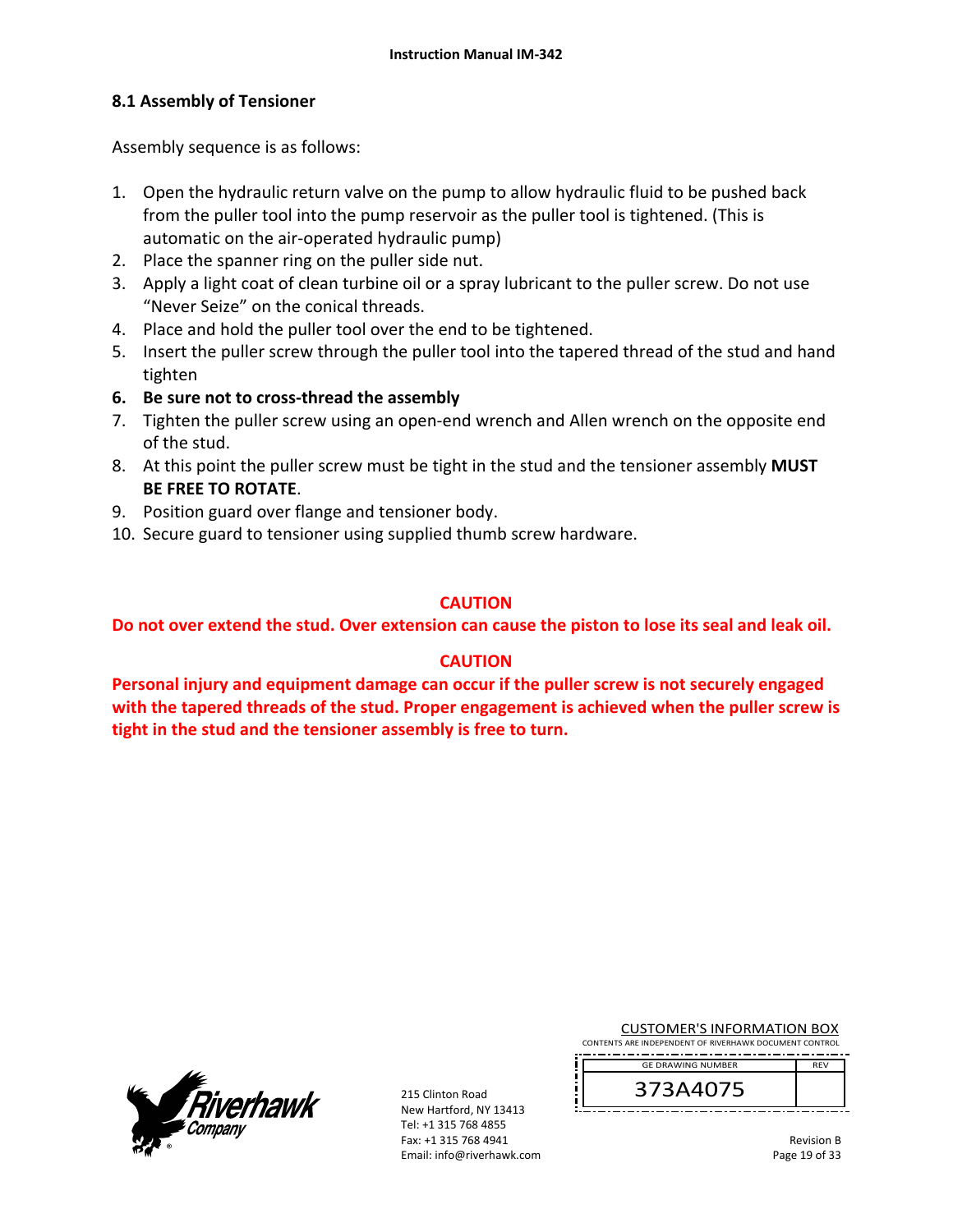#### **Instruction Manual IM‐342**



**Figure 2 –** Cross‐section View of GT‐6393 on 6B Gearbox Flange



| <b>CUSTOMER'S INFORMATION BOX</b><br>CONTENTS ARE INDEPENDENT OF RIVERHAWK DOCUMENT CONTROL |                          |     |  |
|---------------------------------------------------------------------------------------------|--------------------------|-----|--|
|                                                                                             | <b>GE DRAWING NUMBER</b> | RFV |  |
|                                                                                             |                          |     |  |
|                                                                                             |                          |     |  |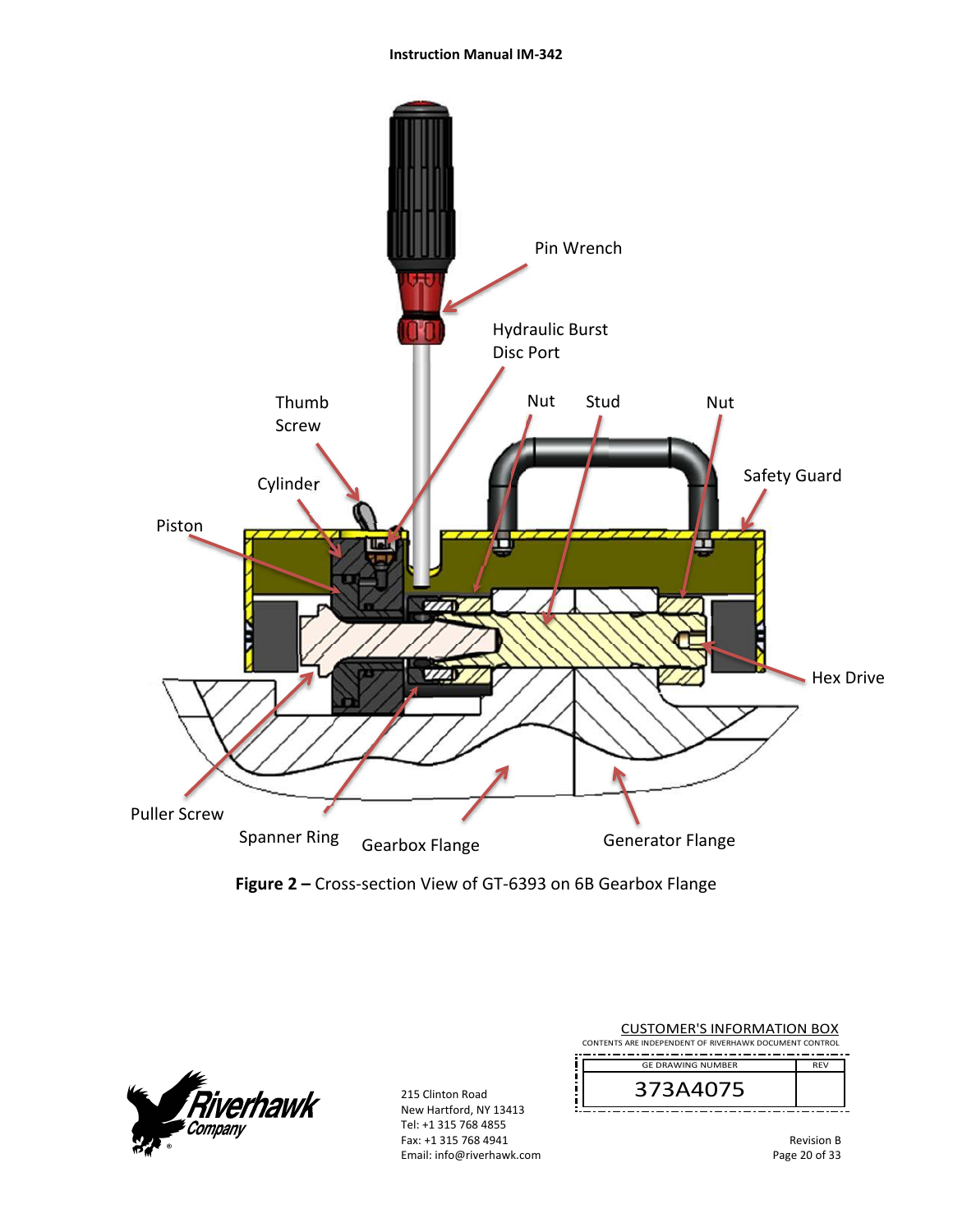### **8.2 Bleeding the Hydraulic System**

### **WARNING**

# **To avoid failure, ensure safety, and proper operation, the tensioner assembly must be installed on a stud in the flange before bleeding and pressurizing the tensioner. Do not use the tensioner at any pressure unless the tool is installed on a stud in a flange.**

The tensioner assembly has three ports, one for pressurizing, one for bleeding the system, and a third pressure relief port. To facilitate bleeding, start by first mounting the tensioner at either the 3 o'clock or 9 o'clock stud position. The bleed port must always be oriented in the uppermost position. In addition, make sure that the pump is always situated below the tensioner assembly.

The tensioner is equipped with a 5/8 in. [16 mm] hex coned stem bleeder fitting installed. With this fitting loosened, stroke the pump repeatedly until the stream of oil exiting the tool is free of air then retighten the fitting.

**Note:** The hose is stiff; use of this tooling can be simplified by temporarily installing the tensioner on one stud prior to final tightening of fittings. This will reduce the tendency for the fittings to loosen during use.

### **9.0 Stud Tensioning**

The studs will be tensioned in two steps, at approximately 50% pressure and at final pressure. Follow the tensioning sequence for each flange joint as defined on the data sheets found at the end of this manual.

### **9.1 Tensioning at 50% pressure**

After the tensioner is properly installed apply hydraulic pressure to the tool. Bring the pressure to the 50% level in accordance with the following table.

### **WARNING**

**The safety guard must be in place before applying hydraulic pressure. Keep hands out of designated areas at all times when the tensioner is pressurized otherwise personal injury can occur.** 

## **CAUTION**

**Before threading the puller screw into the stud, carefully check the cleanliness of both the stud's and the puller screw's conical threads. Apply a light coat of clean turbine oil or a spray**



215 Clinton Road New Hartford, NY 13413 Tel: +1 315 768 4855 Fax: +1 315 768 4941 Email: info@riverhawk.com

| <b>CUSTOMER'S INFORMATION BOX</b>                      |            |  |
|--------------------------------------------------------|------------|--|
| CONTENTS ARE INDEPENDENT OF RIVERHAWK DOCUMENT CONTROL |            |  |
|                                                        |            |  |
| <b>GE DRAWING NUMBER</b>                               | <b>RFV</b> |  |

373A4075

| <b>Revision B</b> |
|-------------------|
| Page 21 of 33     |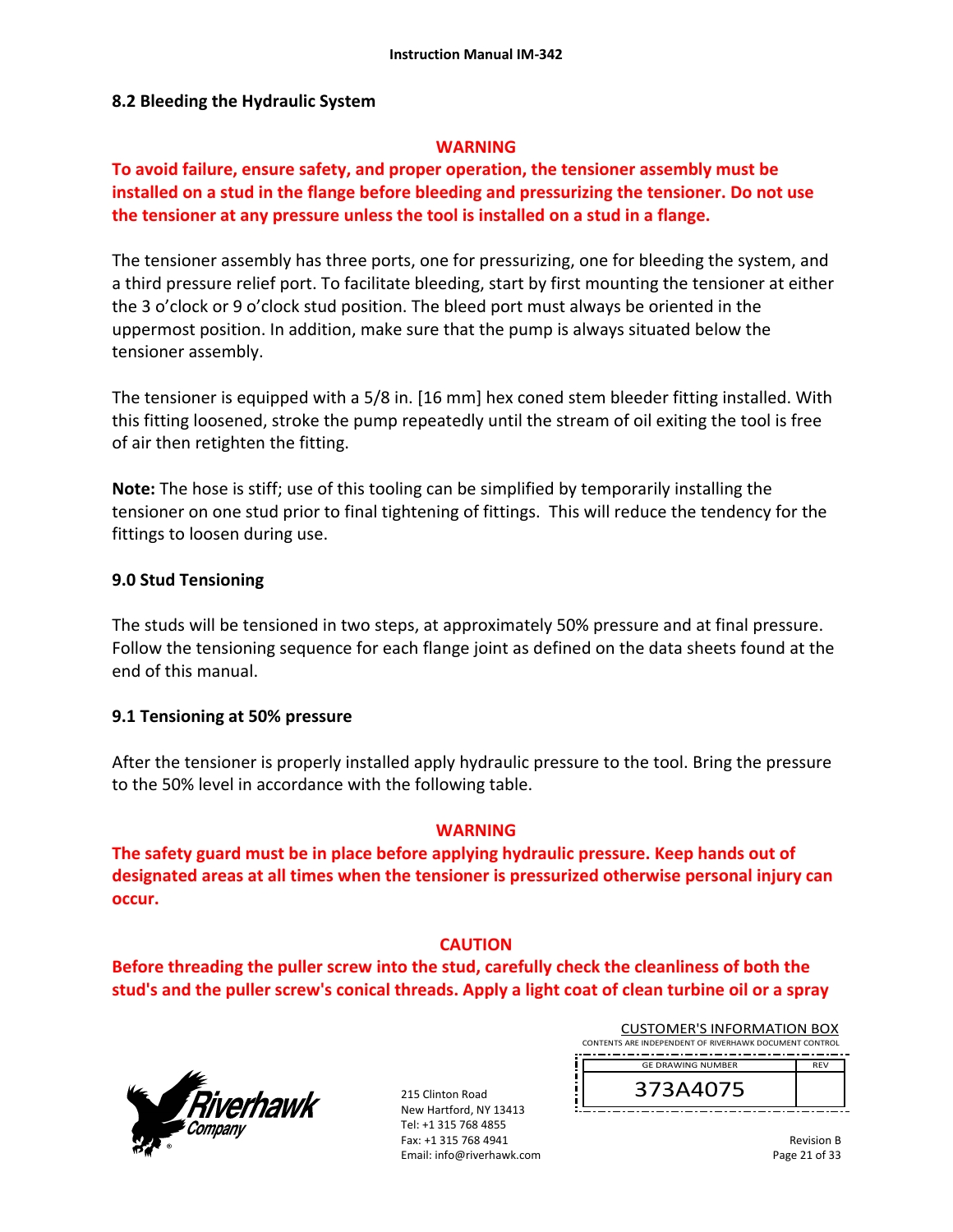**lubricant to the puller screw. This procedure will ease assembly and assure positive mating of the threads before tightening. Do not use "Never Seize" on the conical threads.** 

# **CAUTION**

**Do not exceed the maximum pressure marked on the tensioner. Excessive pressure can damage the stud and puller screw.** 

# **CAUTION**

**Do not tighten the nut while the tool is coming up to pressure; wait until pressure is achieved before attempting to tighten the nut with the spanner ring. If the tool is not properly installed, the tool could jump off the stud while coming up to pressure.** 

| <b>Flange Position</b> | <b>Stud Size</b>       | 50% Pressure                         | 50% Stretch                  |
|------------------------|------------------------|--------------------------------------|------------------------------|
| Gearbox to Generator   | $1 - 1/4"$<br>$[32$ mm | 9000 psi<br>[620 bar]<br>$w/GT-6393$ | Do not measure<br>Do not use |

# **9.1.1 Tightening of Nuts**

Turn the cylindrical nut using the spanner ring and pin wrench until it bottoms on the flange.

# **9.2 Removing the Tensioner from an Installed Stud**

Puller tool removal is to be accomplished as follows:

- 1. Release the puller tool pressure by opening the valve on the pump. Leave valve open. (This is automatic on the air‐operated hydraulic pump)
- 2. Loosen and remove thumb screws and safety guard.
- 3. Unscrew the puller screw using a wrench.
- 4. Tapping the wrench with a hammer may be necessary to loosen the puller screw.
- 5. Move the tool to the next stud/nut assembly to be tensioned, following the sequence/pattern as defined on the supplied data sheets.

# **9.3 Tensioning at Final Pressure**

Repeat the pulling and tightening procedure stated above at full pressure. After all of the studs have been tensioned, measure the final stud length. The final pressure and required stretch values are listed in the following table.



| <b>GE DRAWING NUMBER</b>                               | <b>RFV</b> |
|--------------------------------------------------------|------------|
| CONTENTS ARE INDEPENDENT OF RIVERHAWK DOCUMENT CONTROL |            |
| <b>CUSTOMER'S INFORMATION BOX</b>                      |            |

| <b>Revision B</b> |
|-------------------|
| Page 22 of 33     |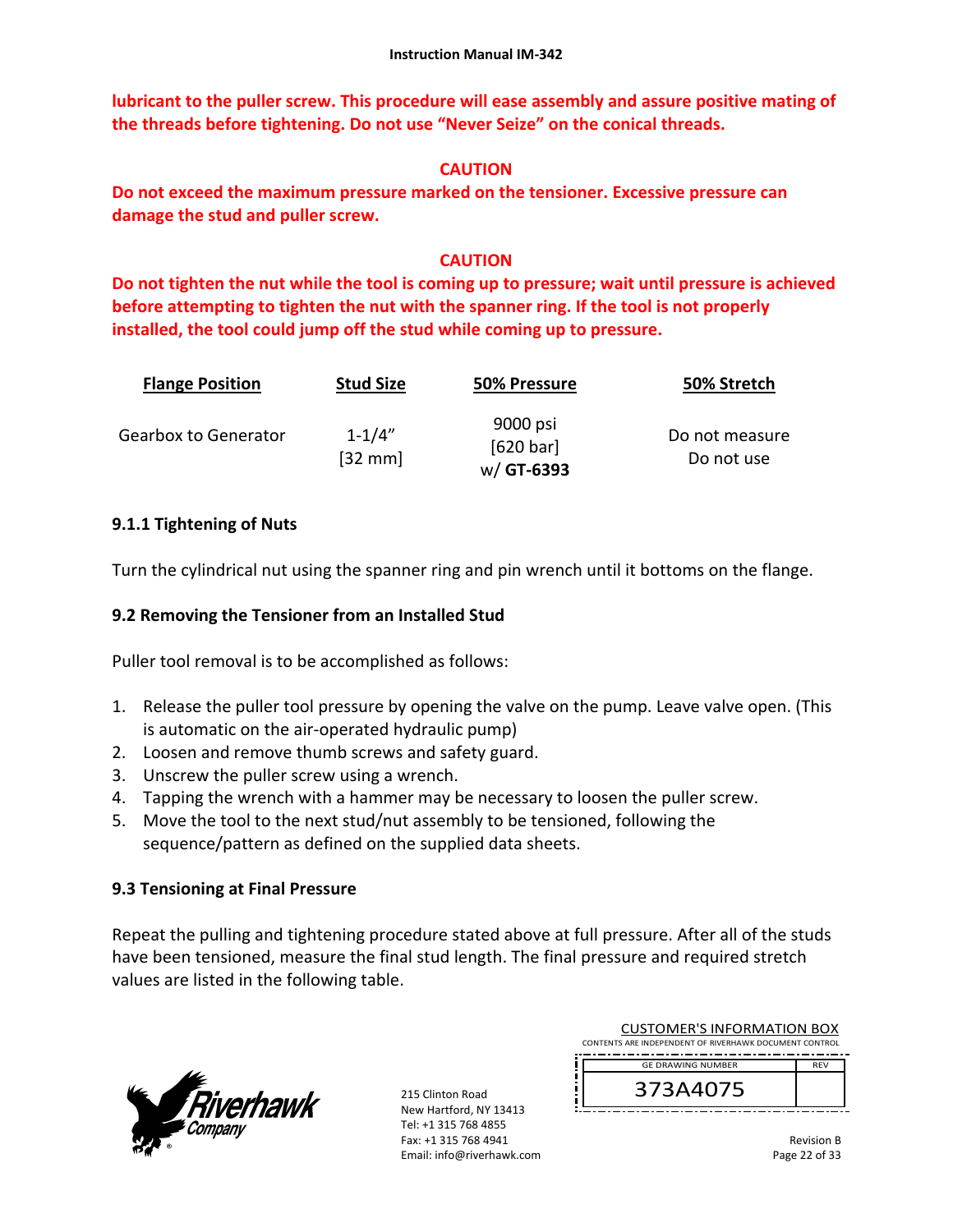# **WARNING**

**The safety guard must be in place applying hydraulic pressure. Keep hands out of designated areas at all times when the tensioner is pressurized otherwise personal injury can occur.** 

# **CAUTION**

**Before threading the puller screw into the stud, carefully check the cleanliness of both the stud's and the puller screw's conical threads. Apply a light coat of clean turbine oil or a spray lubricant to the puller screw. This procedure will ease assembly and assure positive mating of the threads before tightening. Do not use "Never Seize" on the conical threads.** 

# **CAUTION**

**Do not exceed the maximum pressure marked on the tensioner. Excessive pressure can damage the stud and puller screw.** 

# **CAUTION**

**Do not tighten the nut while the tool is coming up to pressure; wait until pressure is achieved before attempting to tighten the nut with the spanner ring. If the tool is not properly installed, the tool could jump off the stud while coming up to pressure.** 

| <b>Flange Position</b>      | <b>Stud Size</b>                | <b>Final Pressure</b>                 | <b>Final Stretch</b>                                       |
|-----------------------------|---------------------------------|---------------------------------------|------------------------------------------------------------|
| <b>Gearbox to Generator</b> | $1 - 1/4"$<br>$[32 \text{ mm}]$ | 18000 psi<br>[1250 bar]<br>w/ GT-6393 | $0.011" - 0.013"$<br>$[0.28 \text{ mm} - 0.33 \text{ mm}]$ |

Excessive stretch variations or low stretch values can be corrected by uninstalling all or selected studs to the pressure values stated in the above table. Have final stretch values approved by the supervisor responsible for the installation.

# **9.3 Tightening of Nuts**

Turn the cylindrical nut using the spanner ring and pin wrench until it bottoms on the flange. Then apply torque to turn the nut an additional 10 deg. This will aid in achieving the desired stretch.

# **10.0 Thread Locking**

Once pulling and tensioning is completed all stud nuts must be locked in position. Two methods of thread locking may be encountered in the field. Early version hardware entails a liquid thread



215 Clinton Road New Hartford, NY 13413 Tel: +1 315 768 4855 Fax: +1 315 768 4941 Email: info@riverhawk.com

| CUSTOMER S INFORMATION BOX                             |            |  |  |
|--------------------------------------------------------|------------|--|--|
| CONTENTS ARE INDEPENDENT OF RIVERHAWK DOCUMENT CONTROL |            |  |  |
|                                                        |            |  |  |
| <b>GE DRAWING NUMBER</b>                               | <b>RFV</b> |  |  |
| 73A4075                                                |            |  |  |

373A4075

CUCTOMERIC INFORMATION BOX

Revision B Page 23 of 33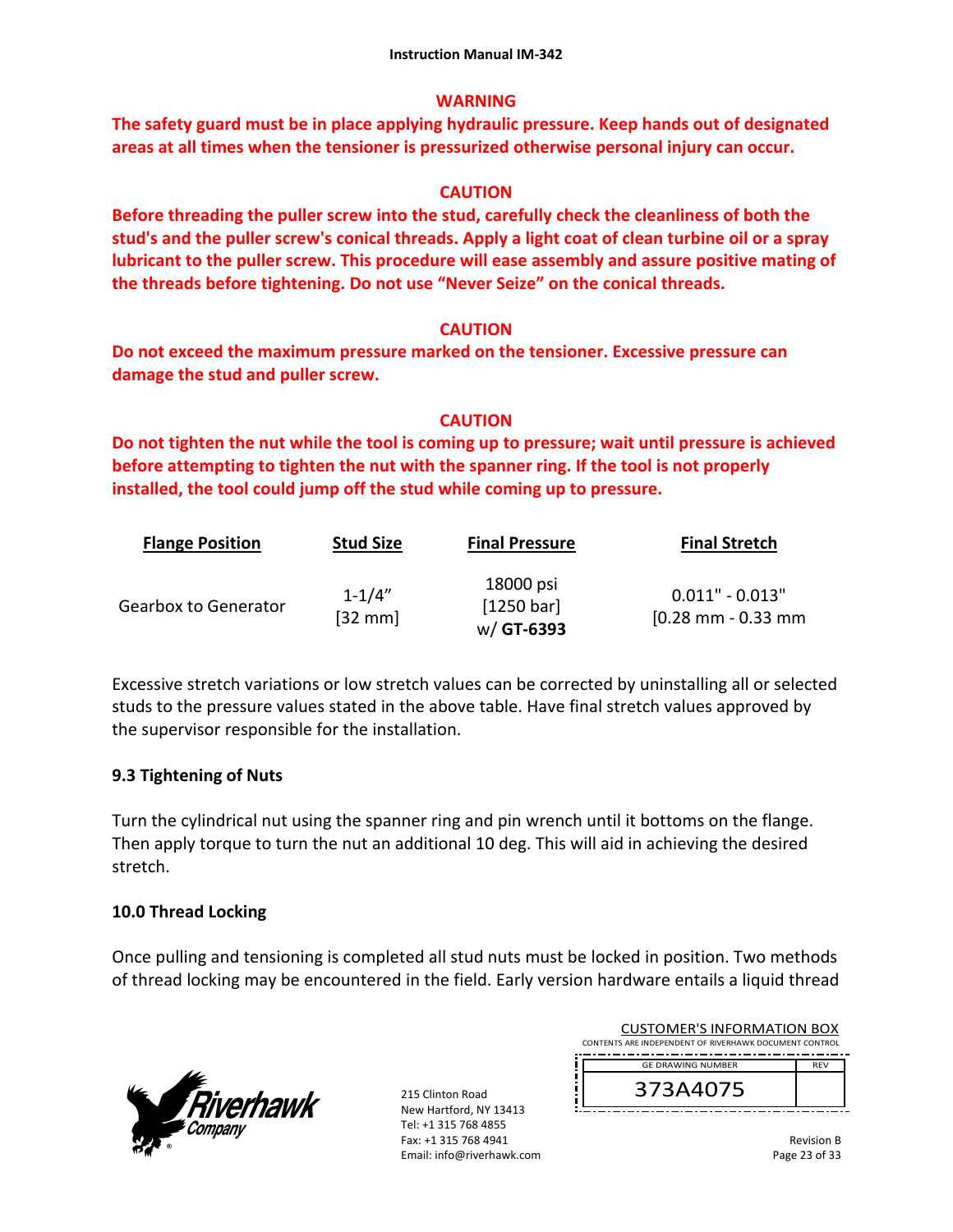locking compound while the current configuration employs a mechanical locking device. Each method is described in detail in Sections 10.1 and 10.2.

# **10.1 Thread Locking Using a Liquid Locking Compound**

These nuts have no visible locking feature. Contact Riverhawk Company if you have any of these older style nuts.

Riverhawk Company strongly recommends replacing this style of nut with the current nut with a re‐useable mechanical locking feature.



# **10.2 Thread Locking Using a Mechanical Locknut**



Mechanical lock nuts have two set screws located in the top face, see picture. Before threading the nut onto the stud check to be certain the set screws are free to turn. Once the nut is seated torque the set screws to the values specified in the following table. When seated and torqued to the values specified the load created by the set screw displaces the thread of the nut in the area of the web creating the desired locking action.

| <b>Stud Size</b>                | <b>Set Screw Size</b>                                                                               | <b>Torque</b>                                                                               |                                    |
|---------------------------------|-----------------------------------------------------------------------------------------------------|---------------------------------------------------------------------------------------------|------------------------------------|
| $1 - 1/4"$<br>$[32 \text{ mm}]$ | #10-32 UN                                                                                           | $30$ in $\cdot$ lbs - $36$ in $\cdot$ lbs<br>$[3.4N·m-4.1N·m]$                              |                                    |
|                                 |                                                                                                     | <b>CUSTOMER'S INFORMATION BOX</b><br>CONTENTS ARE INDEPENDENT OF RIVERHAWK DOCUMENT CONTROL |                                    |
|                                 |                                                                                                     | <b>GE DRAWING NUMBER</b>                                                                    | <b>REV</b>                         |
|                                 | 215 Clinton Road                                                                                    | 373A4075                                                                                    |                                    |
| <b>Riverhawk</b>                | New Hartford, NY 13413<br>Tel: +1 315 768 4855<br>Fax: +1 315 768 4941<br>Email: info@riverhawk.com |                                                                                             | <b>Revision B</b><br>Page 24 of 33 |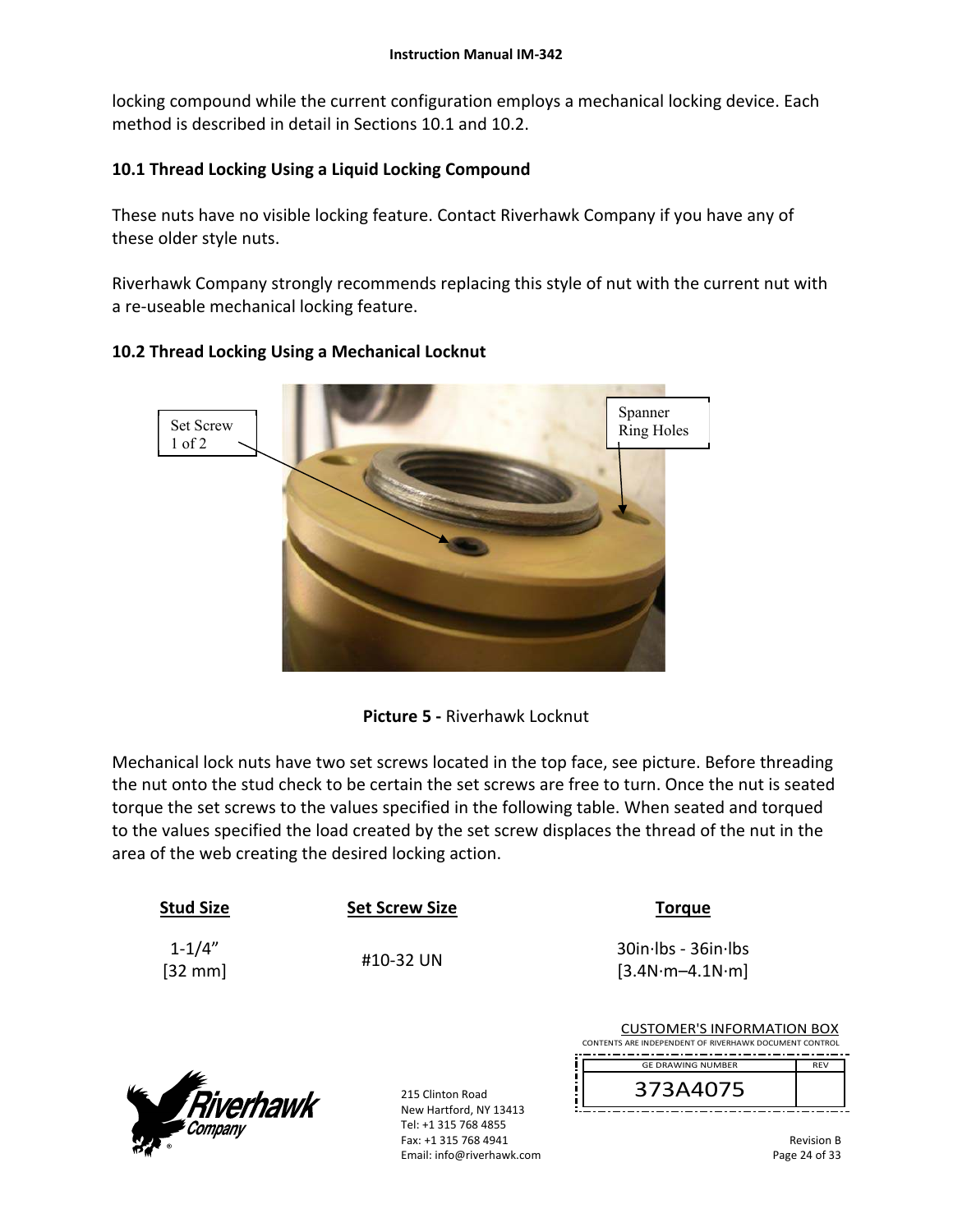# **11.0 Stud and Nut Removal**

Sections 11.1 and 11.2 respectively describe the procedures to be followed in removing nuts that have been locked with liquid locking compound and those with the mechanical locking feature.

# **11.1 Removal of Assemblies with Liquid Locking Compound**

For those assemblies which have been locked with the liquid locking compound, removal is accomplished as follows:

- Using a wire brush and shop air clean the internal tapered thread of the stud to remove any debris/deposits that may have accumulated during service. (See section 5.2.2)
- Install the appropriate puller tool to the stud as described in Section. 8.0.
- Apply hydraulic pressure per the following table and without using unreasonable force attempt to loosen the nut using the spanner ring and spanner wrench. (See Figure 7)

| <b>Flange Position</b>      | <b>Stud Size</b>                | <b>Final Pressure</b>               |
|-----------------------------|---------------------------------|-------------------------------------|
| <b>Gearbox to Generator</b> | $1 - 1/4"$<br>$[32 \text{ mm}]$ | 18000 psi [1250 bar]<br>$w/GT-6393$ |

**If the nut cannot be loosened, release the pressure and repeat the procedure.** 

- **Ordinarily two or three attempts are sufficient to break the bond.**
- **Should the nut refuse to loosen after three attempts the application of heat will be required.**

## **CAUTION**

**Do not exceed the maximum pressure marked on the tensioner. Excessive pressure can damage the stud and puller screw.** 

## **WARNING:**

# **FIRE HAZARD; DO NOT heat when the tensioner is in place. Personal injury or equipment damage may occur. Use of an Oxy‐Acetylene torch is not recommended**

Apply a smear of 550/650‐deg F tempil stick to the side of the nut opposite the application of heat and heat the nut using a propane torch. Continue to apply heat until the tempil smear indicates that the nut has reached 550/650 deg F. **Never overheat to a cherry red condition.** Remove the source of heat and as quickly as possible reinstall the appropriate puller tool, apply



| <b>GE DRAWING NUMBER</b>                               | <b>RFV</b> |  |
|--------------------------------------------------------|------------|--|
| CONTENTS ARE INDEPENDENT OF RIVERHAWK DOCUMENT CONTROL |            |  |
| <b>CUSTOMER'S INFORMATION BOX</b>                      |            |  |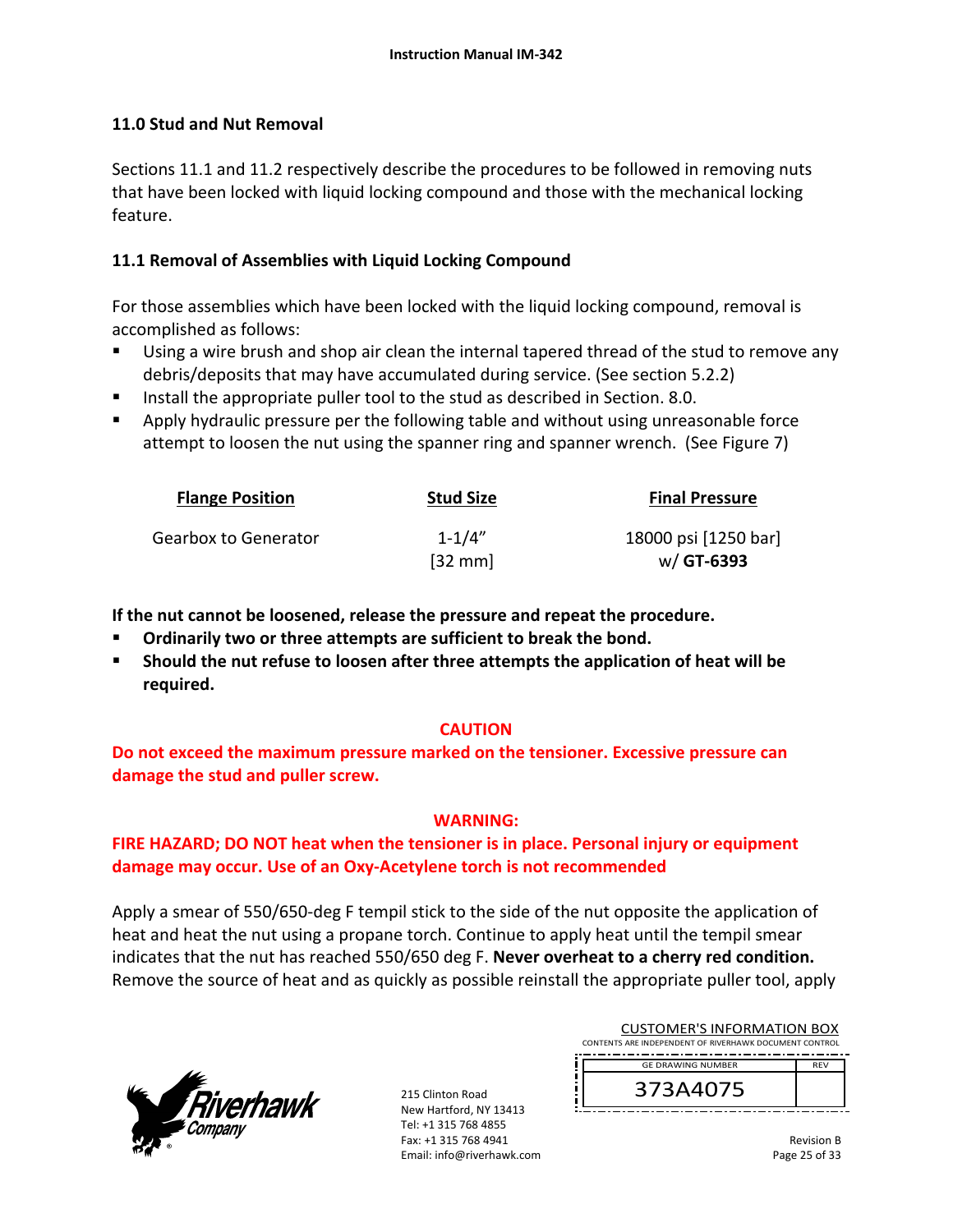the appropriate pressure per the following table and loosen the nut. Then release the pressure and remove the puller tool.

# **11.2 Removal of Assemblies with Mechanical Locknuts**

For those assemblies which have been locked using mechanical lock nuts, removal is accomplished as follows:

1. Using a wire brush, GT‐4354, and shop air clean the internal tapered thread of the stud to remove any debris/deposits which may have accumulated during service. (see section 5.2.2)

With an Allen-wrench loosen the two locking set screws but do not remove from nut.



**Picture 6** - Loosening of a nut's set screws

- 2. Install the appropriate puller tool to the stud as described in Section 8.0.
- 3. Apply the appropriate hydraulic pressure per the table of Section 11.1 and using the spanner ring and spanner wrenches loosen the nut, then release the pressure and remove the puller tool.

## **12.0 Storage Instructions**

Follow these directions to properly store your hydraulic tensioner and hydraulic pump kit for long term storage and shipment.

If any damage is observed, contact the Riverhawk Company to schedule a maintenance inspection.



215 Clinton Road New Hartford, NY 13413 Tel: +1 315 768 4855 Fax: +1 315 768 4941 Email: info@riverhawk.com

| <b>CUSTOMER'S INFORMATION BOX</b><br>CONTENTS ARE INDEPENDENT OF RIVERHAWK DOCUMENT CONTROL |                          |            |
|---------------------------------------------------------------------------------------------|--------------------------|------------|
|                                                                                             | <b>GE DRAWING NUMBER</b> | <b>RFV</b> |
|                                                                                             | 373A4075                 |            |

Revision B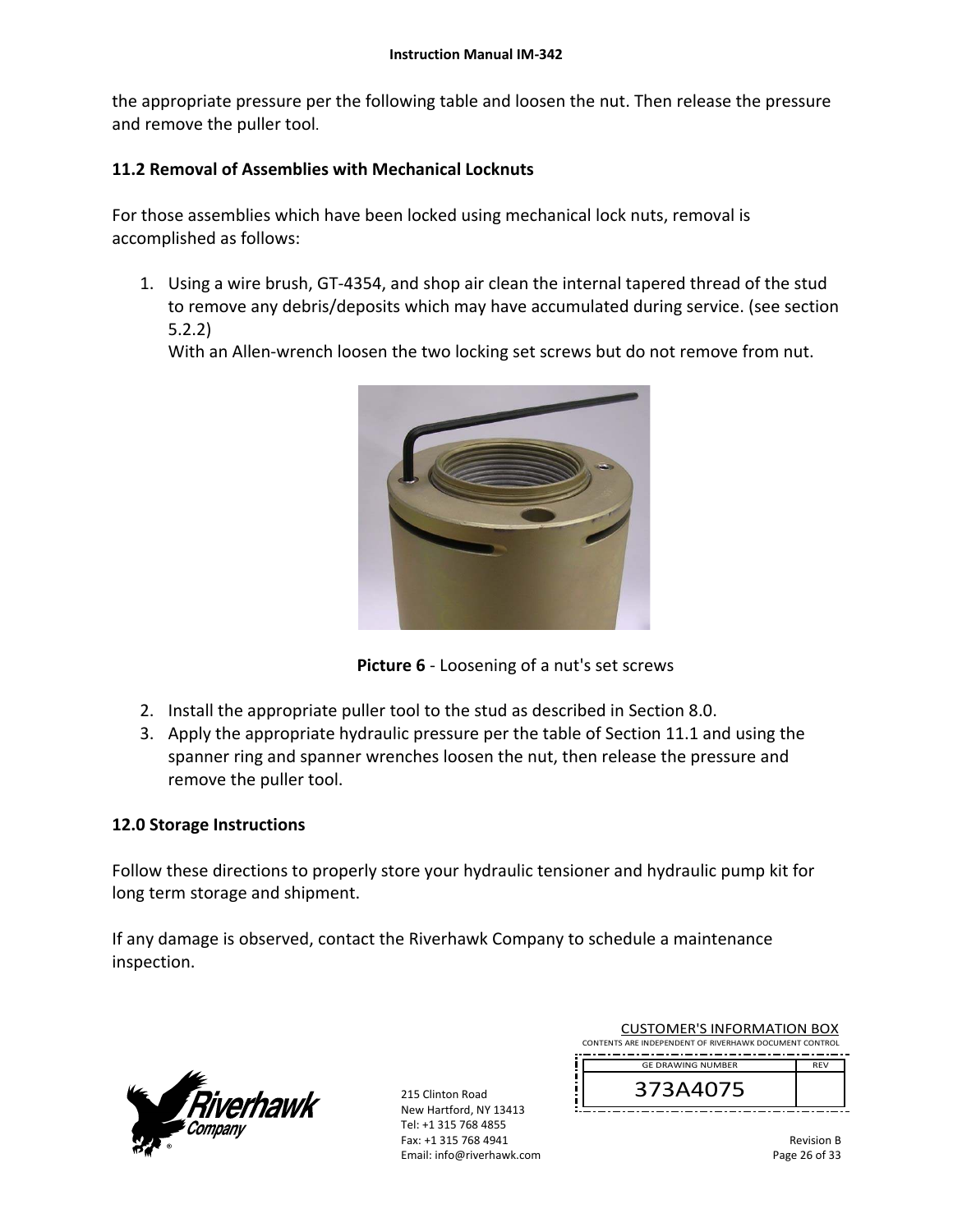## **12.1 Hydraulic Pump Kit Storage**

Refer to the Hydraulic Pump Kit Instruction Manual, IM‐293 (GE VENDOC 373A4058). The latest revision may be obtained by contacting Riverhawk Company or thru www.riverhawk.com.

# **12.2 Hydraulic Tensioner Storage**

Check the tensioner for any damage.

- 1. Clean puller screw and check for any debris and dents.
- 2. Puller screw should be free to rotate and move back and forth.
- 3. Seam between the cylinder and its end cap is closed tightly.
- 4. Inspect tensioner guard for any signs of damage. Bent guards should be replaced. Missing rubber pads must be replaced.

If any damage is observed, contact the Riverhawk Company to schedule a maintenance inspection.

Place protective red plastic cap into the hydraulic port.

Coat the hydraulic tensioner with a light coat of oil and place the tensioner into the original shipping container.

# **12.3 Store shipping container**

Secure the hydraulic pump and hydraulic tensioner into the original shipping containers using the supplied wood braces.

Seal the original shipping container and store under shelter and protected from moisture, sand, and grit.

## **13.0 Frequently Asked Questions**

This section contains some frequently asked questions and problems. If the steps listed here do not solve your problem, contact the Riverhawk Company thru our website, email, or phone call.

- **Q:**  Can I rent a hydraulic tensioner kit?
- **A:**  Yes, Riverhawk has rental tensioner kits available for most of our hydraulic tensioners.



215 Clinton Road New Hartford, NY 13413 Tel: +1 315 768 4855 Fax: +1 315 768 4941 Email: info@riverhawk.com

| CUSTOMER'S INFORMATION BOX                             |                          |            |
|--------------------------------------------------------|--------------------------|------------|
| CONTENTS ARE INDEPENDENT OF RIVERHAWK DOCUMENT CONTROL |                          |            |
|                                                        | <b>GE DRAWING NUMBER</b> | <b>RFV</b> |
|                                                        |                          |            |
|                                                        | 373A4075                 |            |
|                                                        |                          |            |

CUSTOMER'S INFORMATION BOX

Revision B Page 27 of 33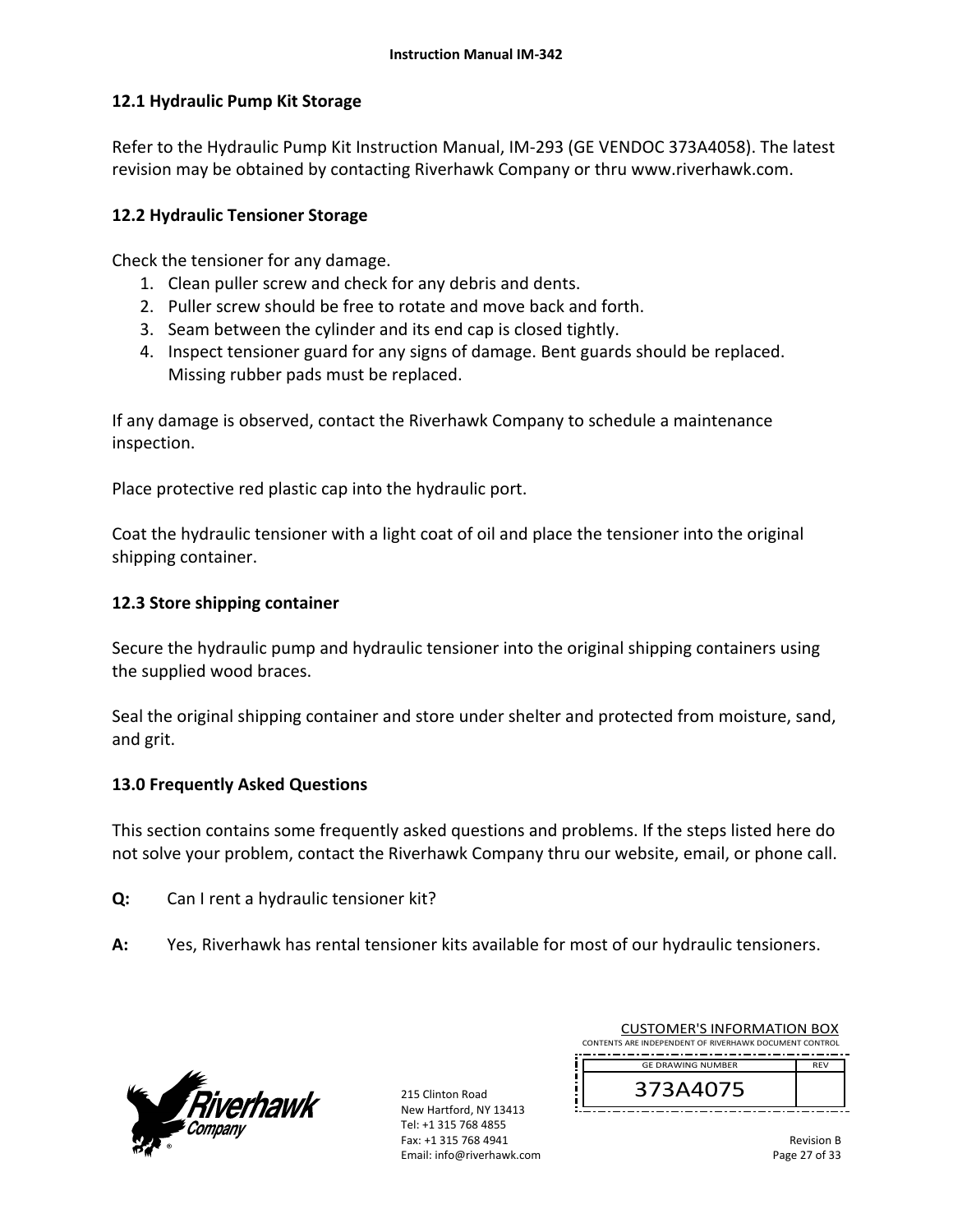- **Q:**  A tensioner has pulled itself out of the stud's conical threads. Can I continue using a tensioner on this stud?
- **A:**  No. Both the tensioner and the stud may have been damaged and must be removed from the work area. If the stud is tensioned, a Nut Buster repair kit, from Riverhawk, must be used to remove the damaged stud by drilling out the nut. Leaving a damaged stud in place will lead to a safety hazard on future outages.

Riverhawk can supply a replacement stud and nut based on the initial weight certification supplied with the hardware set (see section 4.2). The damaged tensioner should also be returned to Riverhawk for inspection and repair.

If a stud must be left in place, paint the damaged stud with a generous amount of indelible, bright‐colored paint. Notify the appropriate GE Safety and Service personnel. Note the location of the damaged stud in the services notes for the machine.

- **Q:**  The hydraulic tensioner has been taken up to its final pressure. The final stretch length is short of the final stretch target. What is the next step?
- **A:**  Do not increase the hydraulic pressure. Check if the hydraulic pump is set to the right pressure. Install the tensioner and re‐pressurize the tensioner to the final pressure then recheck the stretch measurement. If the stretch value is still short, remove the stud from the hole and re-measure the stud's initial length then try to install the stud again.
- **Q:**  The hydraulic tensioner has been taken up to its final pressure. The final stretch length is larger than the final stretch target. What is the next step?
- **A:**  Remove the stud from the bolt hole. Check if the hydraulic pump is set to the right pressure. Re‐measure the stud's initial length then try to install the stud again.
- **Q:**  Is there an easier way to support or move the tensioner around the coupling shaft?
- **A:**  Use two straps. One around the coupling shaft and the other attach to an overhead support. Straps must be slack while installing the tensioner on a stud and while tensioning.



215 Clinton Road New Hartford, NY 13413 Tel: +1 315 768 4855 Fax: +1 315 768 4941 Email: info@riverhawk.com

| <b>CUSTOMER'S INFORMATION BOX</b>                      |            |  |  |
|--------------------------------------------------------|------------|--|--|
| CONTENTS ARE INDEPENDENT OF RIVERHAWK DOCUMENT CONTROL |            |  |  |
| <b>GE DRAWING NUMBER</b>                               | <b>RFV</b> |  |  |
| 373A4075                                               |            |  |  |

Revision B Page 28 of 33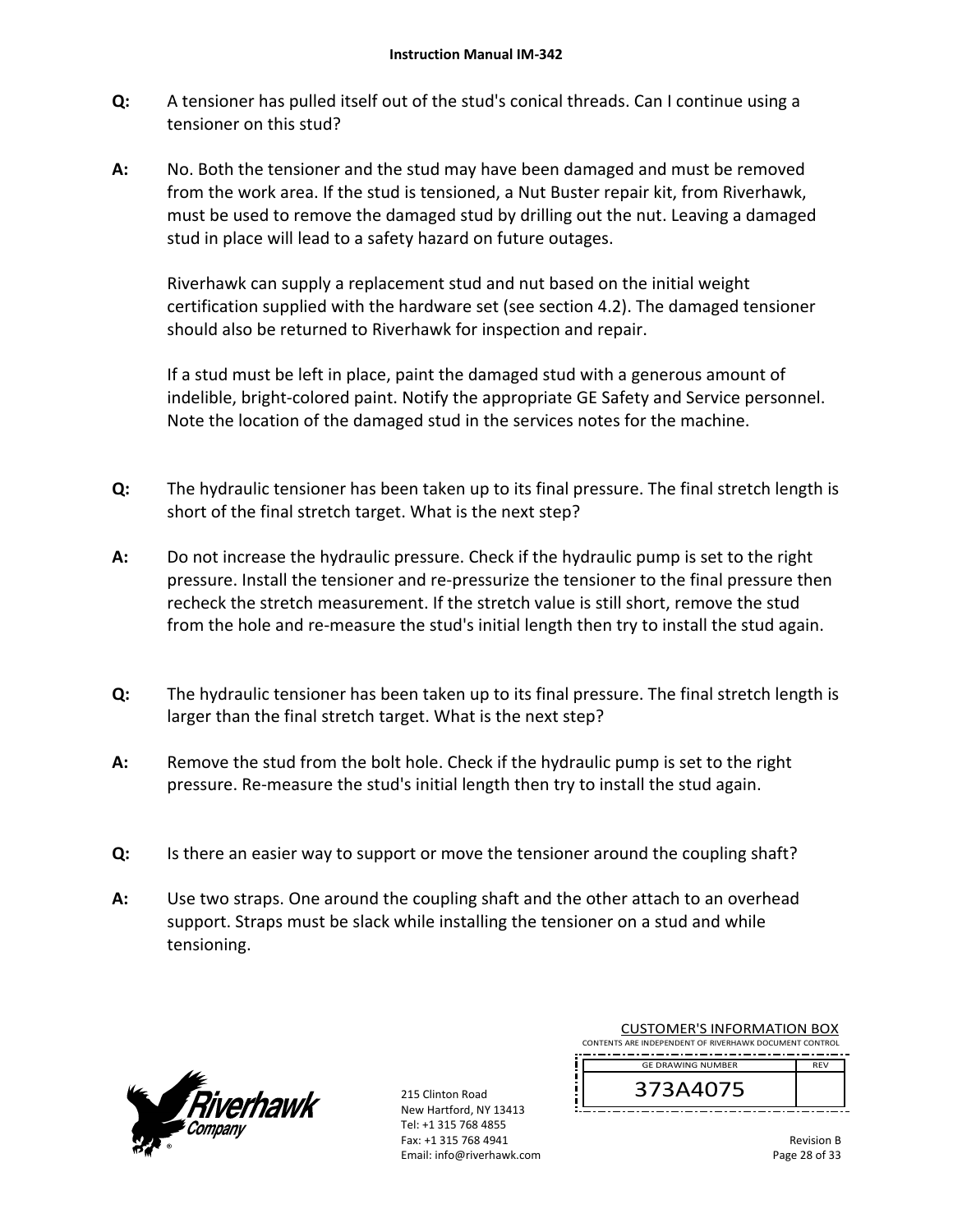- **Q:**  The tensioner is at its final pressure, but the nut cannot be loosened.
- **A:**  If the nuts cannot be loosened at the final pressure, continually increasing the pressure will not help and can be dangerous and in some cases make it harder to remove the nut. Check the nut to see if its set screws have been loosened. Check for and remove any corrosion around the nut's threads.
- **Q:**  How do I clean the conical threads on a stud?
- **A:**  The conical threads are best cleaned using a spiral wound brass brush in a drill as described in section 5.2.2
- **Q:**  During the initial steps of removing a tensioned stud, the stick‐out length is found to be wrong.
- **A:**  Do not proceed. Contact Riverhawk for assistance. With the wrong stick‐out length, the hydraulic tensioner has a limited stroke and may not work properly and can be damaged.
- **Q:**  The hydraulic pump appears to be leaking.
- **A:**  Check the hose connection to the hydraulic pump. If the 1/4" high pressure fitting is not assembled correctly as shown in section 7.2, it may look like the pump is leaking. If the problem continues, it may be necessary to return the pump kit to the Riverhawk factory. Contact Riverhawk for guidance.
- **Q:**  The hydraulic hose has a collar on it that can't be moved by hand
- **A:**  The hydraulic fitting is shown in section 7.2. The collar is sometimes held in place with a thread locking compound. This prevents the collar from moving too easily. It may be necessary to adjust this collar with a set of vise‐grip pliers. Be careful to not strip the threads off the tube or hose end.



215 Clinton Road New Hartford, NY 13413 Tel: +1 315 768 4855 Fax: +1 315 768 4941 Email: info@riverhawk.com

| CUSTOMER S INFORMATION BOX                             |            |
|--------------------------------------------------------|------------|
| CONTENTS ARE INDEPENDENT OF RIVERHAWK DOCUMENT CONTROL |            |
|                                                        |            |
| <b>GE DRAWING NUMBER</b>                               | <b>RFV</b> |
| 373A4075                                               |            |
|                                                        |            |
|                                                        |            |

CUSTOMER'S INFORMATION BOX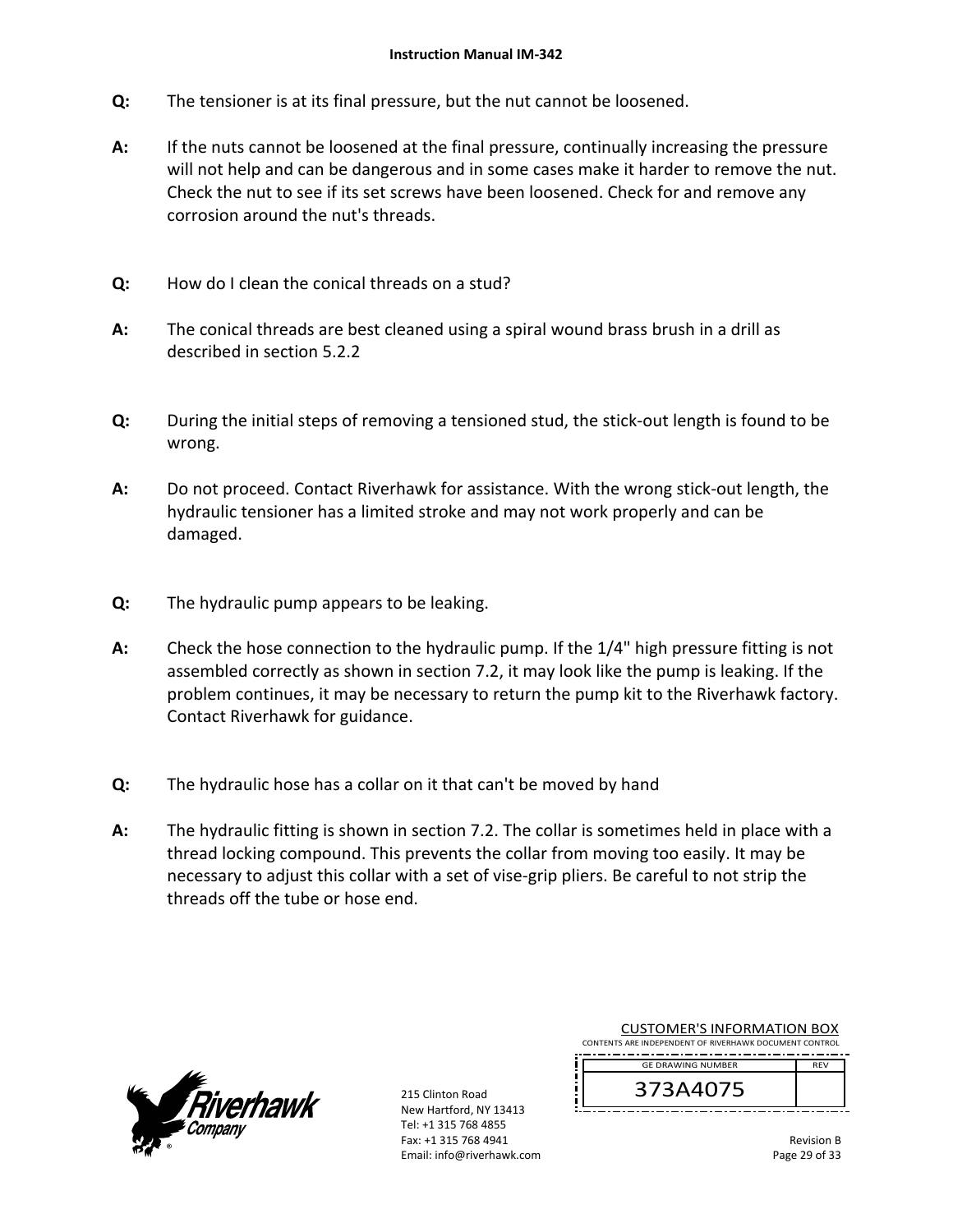## **14.0 Revision History**

| Revision<br>Letter | <b>Effective Date</b> | Description                                                                          |
|--------------------|-----------------------|--------------------------------------------------------------------------------------|
| B                  | Jan 26, 2022          | Updated EC Declaration of Conformity; Added UKCA<br><b>Declaration of Conformity</b> |
| A                  | Jan 16, 2015          | Updated section 1.0, 4.3 and Appendix B.                                             |
|                    | Jun 14, 2014          | Released                                                                             |

## **Appendix A1**

# **EC Declaration of Conformity**

| Manufacturer: | Riverhawk Company           |
|---------------|-----------------------------|
| Address:      | 215 Clinton Road            |
|               | New Hartford, NY 13413, USA |

The hydraulic pump and bolt tensioning tool described in this manual are used for installing and applying tension to large bolts that are specifically designed by Riverhawk Company to be tensioned hydraulically.

All applicable sections of European Directive 2006/42/EC for machinery have been applied and fulfilled in the design and manufacture of the hydraulic pump and bolt tensioning tool described in this manual. Reference also ISO 12100:2010, ISO 4413:2010, and ISO 4414:2010.

Furthermore, this equipment has been manufactured under the Riverhawk quality system per EN ISO 9001:2015

Consult the Declaration of Conformance included with the shipment of this equipment that identifies the authorized Riverhawk representative, applicable serial numbers, and appropriate signature.



215 Clinton Road New Hartford, NY 13413 Tel: +1 315 768 4855 Fax: +1 315 768 4941 Email: info@riverhawk.com

| <b>CUSTOMER'S INFORMATION BOX</b>                      |            |  |
|--------------------------------------------------------|------------|--|
| CONTENTS ARE INDEPENDENT OF RIVERHAWK DOCUMENT CONTROL |            |  |
| <b>GE DRAWING NUMBER</b>                               | <b>RFV</b> |  |
|                                                        |            |  |

Revision B Page 30 of 33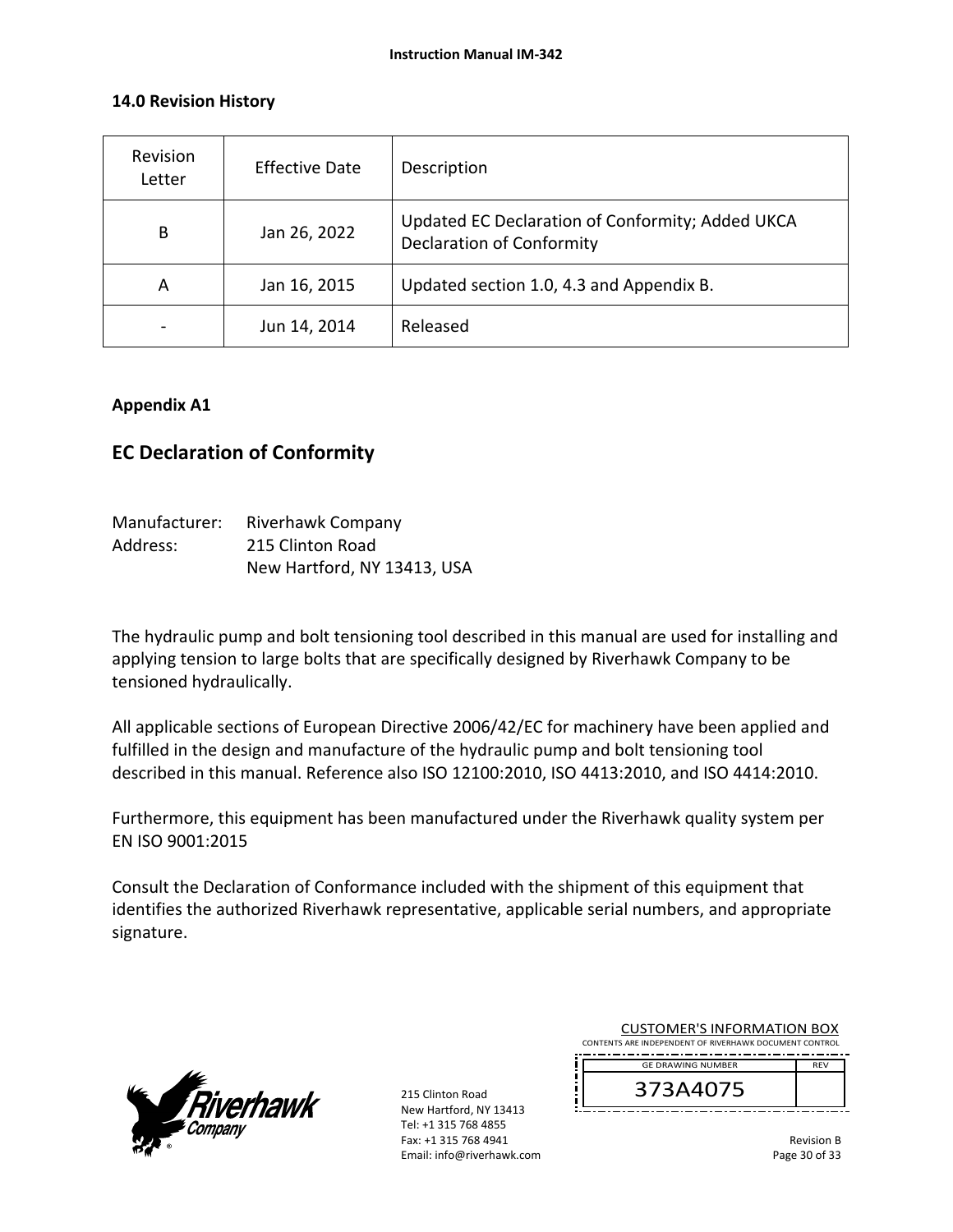### **Appendix A2**

# **UKCA Declaration of Conformity**

| Manufacturer: | Riverhawk Company           |
|---------------|-----------------------------|
| Address:      | 215 Clinton Road            |
|               | New Hartford, NY 13413, USA |

The hydraulic pump and bolt tensioning tool described in this manual are used for installing and applying tension to large bolts that are specifically designed by Riverhawk Company to be tensioned hydraulically.

All applicable sections of Supply of Machinery (Safety) 2008 have been applied and fulfilled in the design and manufacture of the hydraulic pump and bolt tensioning tool described in this manual. Reference also ISO 12100:2010, ISO 4413:2010, and ISO 4414:2010.

Furthermore, this equipment has been manufactured under the Riverhawk quality system per EN ISO 9001:2015

Consult the Declaration of Conformance included with the shipment of this equipment that identifies the authorized Riverhawk representative, applicable serial numbers, and appropriate signature.



215 Clinton Road New Hartford, NY 13413 Tel: +1 315 768 4855 Fax: +1 315 768 4941 Email: info@riverhawk.com

| <b>CUSTOMER'S INFORMATION BOX</b>                      |  |  |
|--------------------------------------------------------|--|--|
| CONTENTS ARE INDEPENDENT OF RIVERHAWK DOCUMENT CONTROL |  |  |
| -----------------------------------                    |  |  |



Revision B Page 31 of 33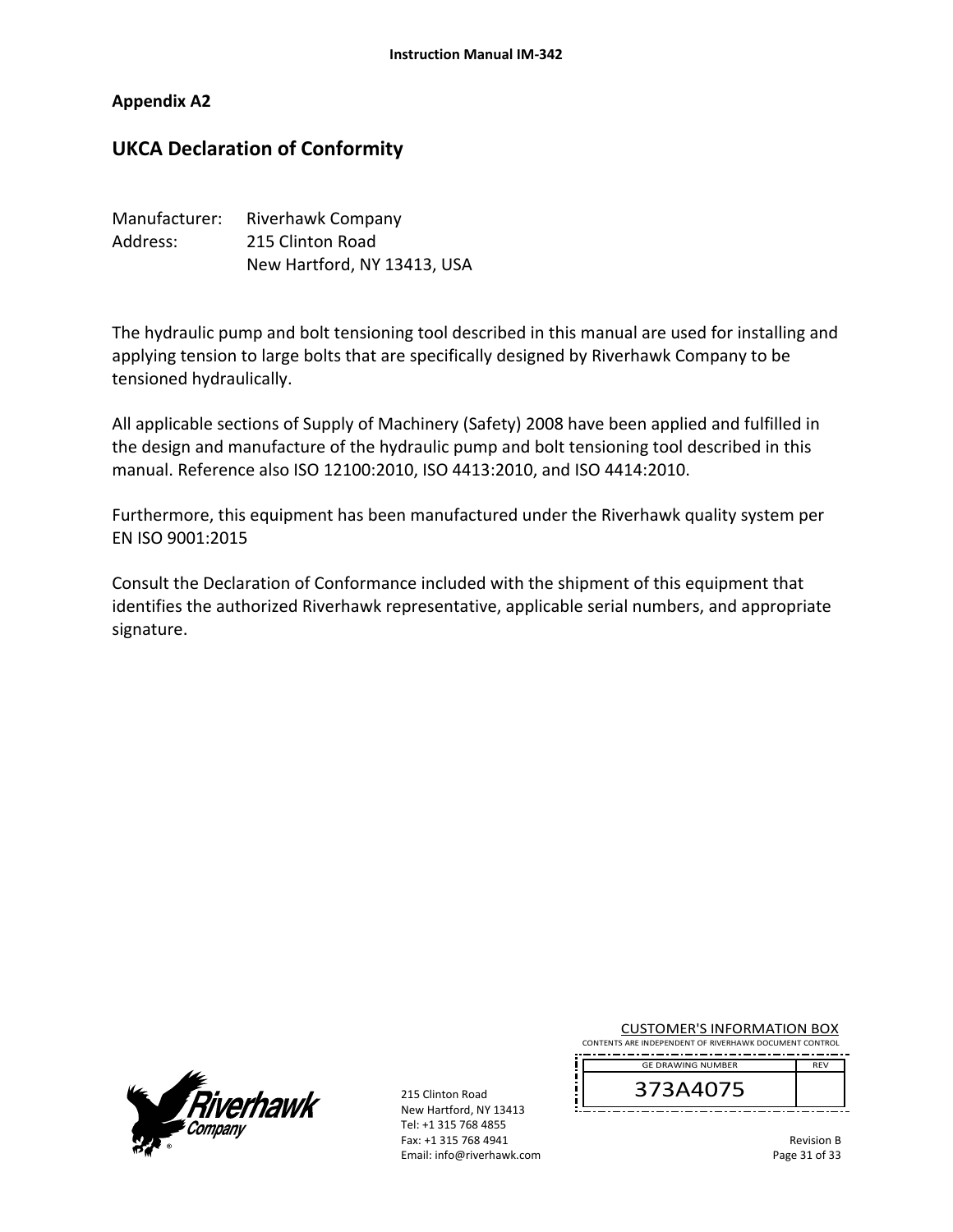# **Appendix B1**

STRETCH RECORD SHEET FOR THE GEARBOX TO GENERATOR

TURBINE NUMBER:

DATE:

TECHNICIAN:

SUPERVISOR:

| 19<br>18        | 1<br>20<br>2<br>TOP | з |
|-----------------|---------------------|---|
|                 |                     | 4 |
| 17              |                     | 5 |
| 16              | <b>BOLT</b>         | 6 |
|                 | <b>CIRCLE</b>       |   |
| $1\overline{5}$ |                     |   |
| 14              | <b>BOTTOM</b>       | 8 |
| 13              | 12<br>10<br>11      | 9 |

| HOLE NUMBER             | STARTING LENGTH | <b>FINAL LENGTH</b> | <b>FINAL STRETCH</b> |
|-------------------------|-----------------|---------------------|----------------------|
| $\mathbf 1$             |                 |                     |                      |
| $11\,$                  |                 |                     |                      |
| $12\,$                  |                 |                     |                      |
| $\mathbf 2$             |                 |                     |                      |
| $\overline{\mathbf{3}}$ |                 |                     |                      |
| $13\,$                  |                 |                     |                      |
| $14\,$                  |                 |                     |                      |
| $\overline{\mathbf{4}}$ |                 |                     |                      |
| 5                       |                 |                     |                      |
| $15\,$                  |                 |                     |                      |
| ${\bf 16}$              |                 |                     |                      |
| $\boldsymbol{6}$        |                 |                     |                      |
| $\overline{7}$          |                 |                     |                      |
| $17\,$                  |                 |                     |                      |
| $18\,$                  |                 |                     |                      |
| $\bf 8$                 |                 |                     |                      |
| $\mathsf g$             |                 |                     |                      |
| $19\,$                  |                 |                     |                      |
| $20\,$                  |                 |                     |                      |
| $10\,$                  |                 |                     |                      |

#### CUSTOMER'S INFORMATION BOX

CONTENTS ARE INDEPENDENT OF RIVERHAWK DOCUMENT CONTROL

373A4075 GE DRAWING NUMBER



215 Clinton Road New Hartford, NY 13413 Tel: +1 315 768 4855 Fax: +1 315 768 4941 Email: info@riverhawk.com